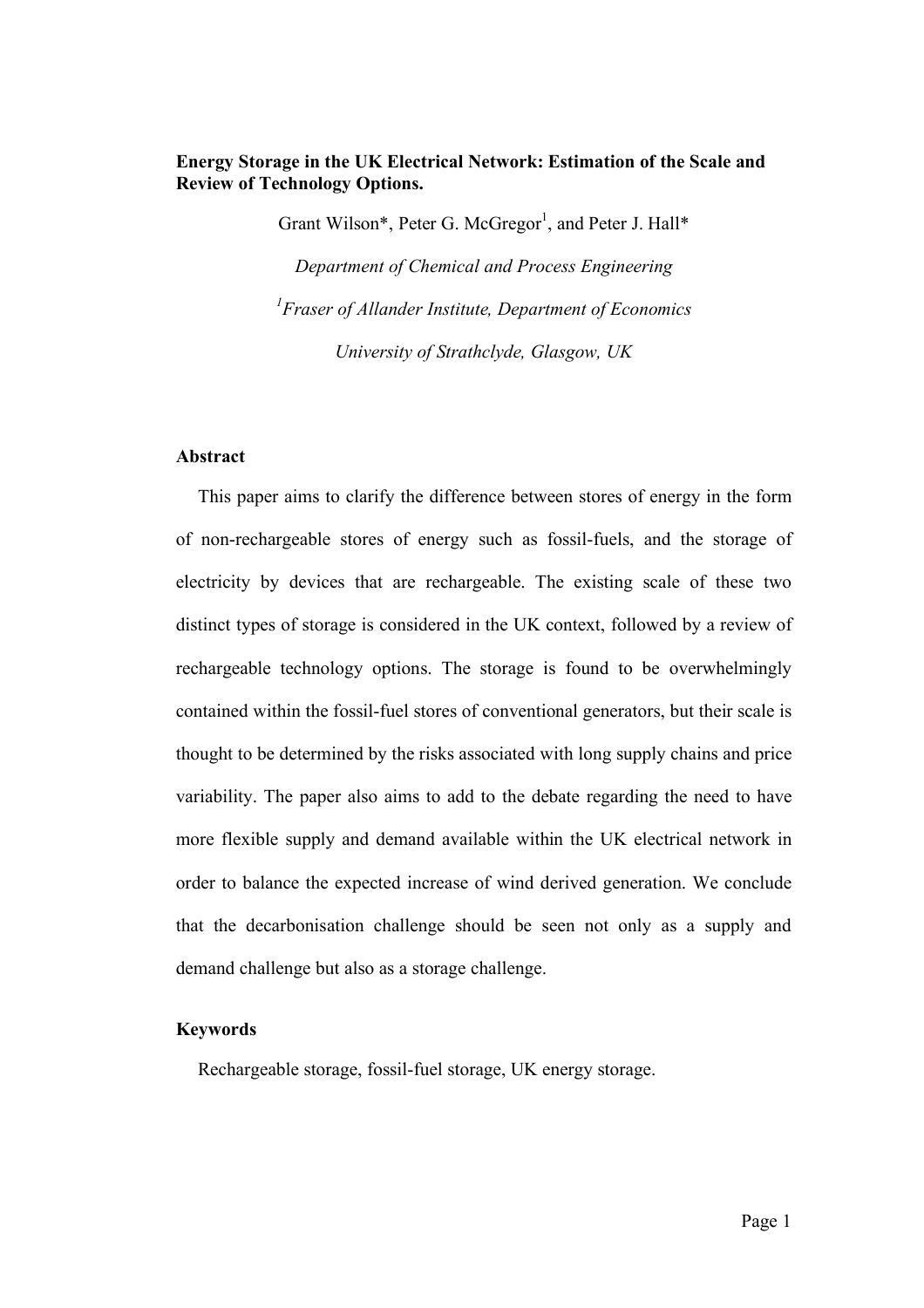#### **1. Introduction**

The shift to low-carbon electricity will rely on the potential deployment of a number of technologies including renewables, nuclear, and coal/gas combustion with carbon capture and storage (CCS). Of these, nuclear and coal/gas with CCS, fit into the existing network paradigm of electricity being generated by a relatively small number of centralised large-scale (~GW) power stations linked to a central grid. The increased level of renewable energy capacity that is expected to be connected to the UK electrical network poses several new challenges. There is no guarantee that periods of electricity generation will coincide with periods of electricity demand. The relationship between wind power output and electricity demand was examined by Sinden [2007]. In short, renewables that are dependent on wind, solar radiation, tidal or wave energy are rarely load following. These weather - and tidal - dependent technologies are classed as non-dispatchable; their outputs cannot be increased to match demand if the energy inputs are not available, in contrast to renewables based on biomass or geothermal energy that can be dispatched within the limitations of their technologies. It is estimated that contributions of above 20% from non-dispatchable renewable energy will require much greater balancing and system reserve requirements than contributions below 20% [Gross et al, 2006].

One possible solution to reduce the impact of connecting greater amounts of non-dispatchable renewable energy to system reliability is to provide greater energy storage within electrical networks. This paper defines any storage device that can be charged using electricity as rechargeable storage or R-storage, and defines non-rechargeable storage as stores of energy that cannot be charged using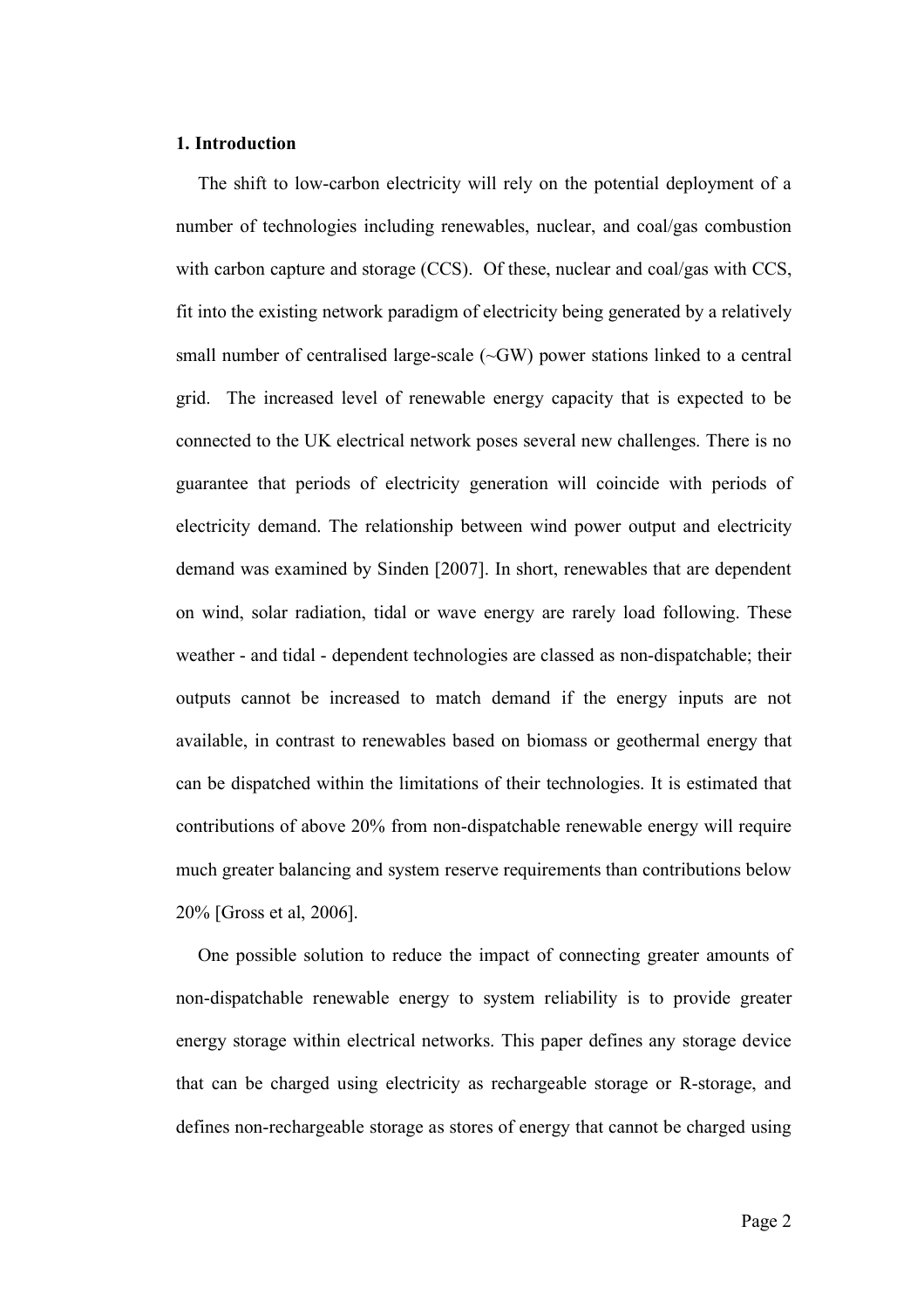electricity. Examples of non-rechargeable storage include the calorific energy of fossil-fuels or biomass, which although they provide a store of energy that can be partially converted to electricity, the reverse is not true. Confusion can arise as depleted stores of fuels can themselves be "recharged" with more fuels. This paper will use the terminology F-storage for the electricity content of the nonrechargeable stores of energy contained in fuels, F-storage is therefore not only dependent on the energy content of the fuels, but also on the conversion efficiencies of converting this energy into electricity. Fuels are not used to store excess electricity, they are utilised to provide a convenient and economical store of energy to be converted into electricity. As a simple analogy, rechargeable batteries (secondary batteries) would be classed as R-storage and nonrechargeable batteries (primary batteries) would be classed as F-storage in this paper. The units for R-storage and F-storage are multiples of kWh i.e. the amount of electrical energy stored, whereas the units for power output are multiples of kW. Network will be taken to mean the UK electricity network throughout this paper unless otherwise specified.

The question of how much energy needs to be stored, and the time scale over which it should be stored, are important to examine in order to provide a stable and resilient electricity network able to supply electricity of a sufficiently high quality suitable for a modern industrialised economy. The aim of this paper is to add to the informed debate regarding energy storage in the context of the UK electricity network.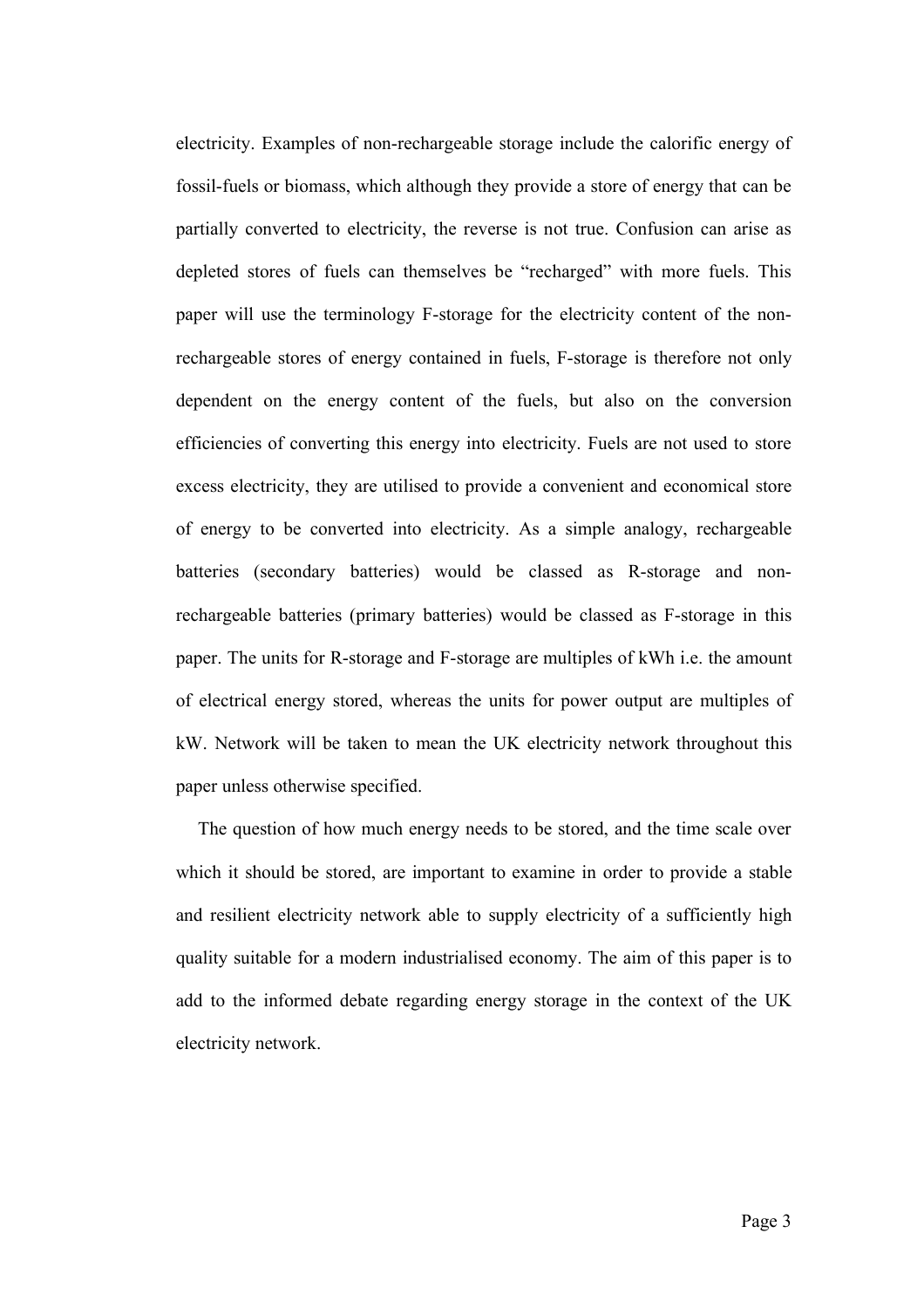Section 2 provides a background to fuels and networks, Section 3 examines the present-day storage of the network and Section 4 considers technology options in the MWh – GWh range. Section 5 discusses whether it is necessary to replace the stores of energy contained within UK fuel stores (F-storage) with rechargeable storage (R-storage) and Section 6 is a brief conclusion.

#### **2. Background to fuels and networks**

Fossil-fuels provide a convenient store of calorific energy that can be converted into electricity on demand, and electrical generators that use fossil-fuels are classed as dispatchable; their output can be controlled within the limitations of the generating technology. Fossil-fuels are accorded a considerable importance at a political level throughout the world. An example of the strategic importance of the energy stored in fossil-fuels can be found in the EU directive 2006/67/EC [EU, 2007], which legislates that "Member States are required to build up and constantly maintain minimum stocks of petroleum products equal to at least 90 days of the average daily internal consumption during the previous calendar year". Although oil provides a large share of the primary energy inputs for European transport networks rather than electrical generation, this legislation could be viewed as a political response rather than a market response to provide a degree of security of supply within the European petroleum products market. This implicit level of storage is an indication not only of the importance of oil as a primary energy input, but also of the risks associated with the length of the supply chains. This type of implicit obligation for the level of storage of petroleum products has not been repeated with EU directives regarding gas (2004/67/EC) or electricity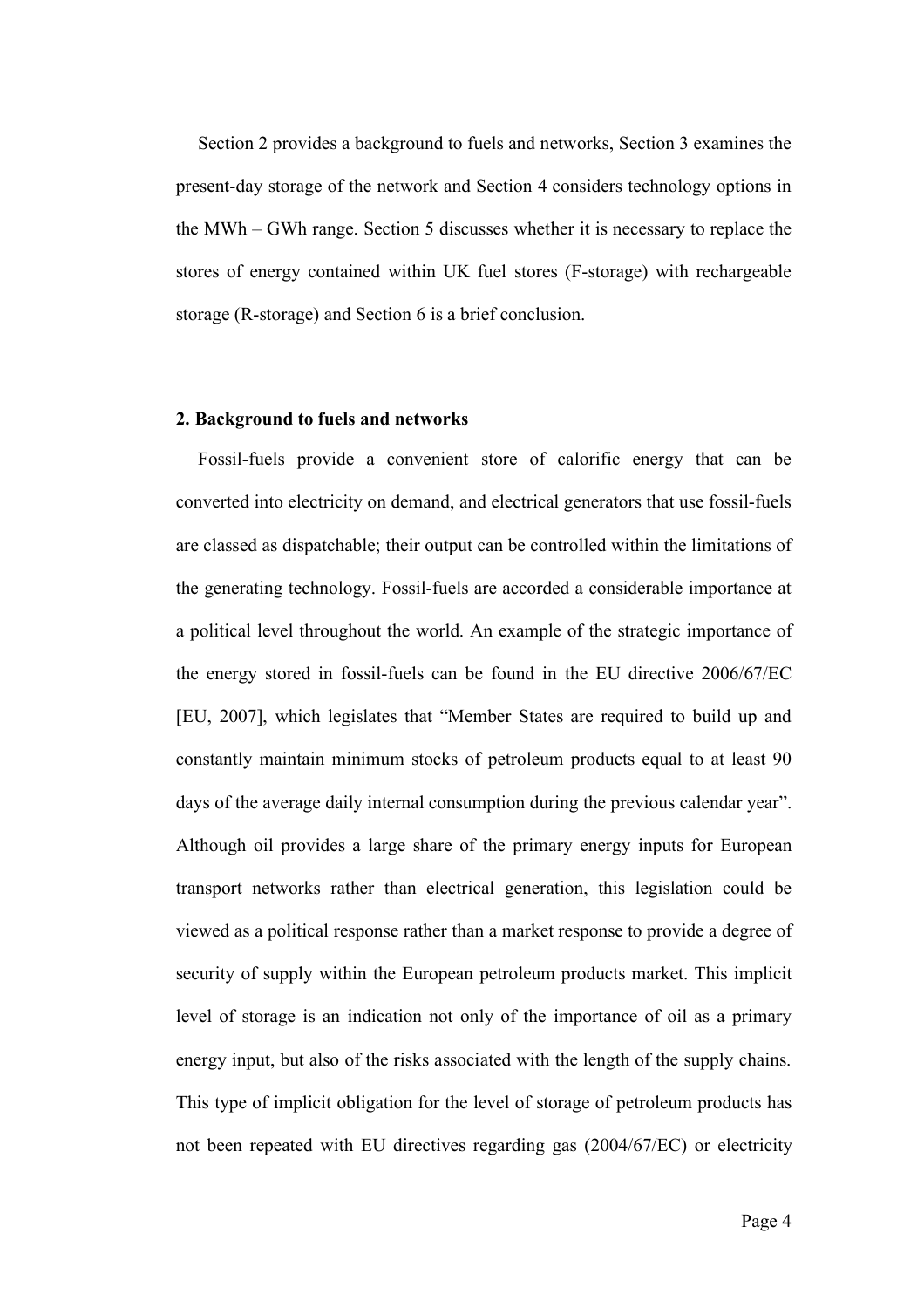(2005/89/EC), where the amount of storage is determined by member states. However, new regulations have been adopted by the EU commission (COM/2009/0363 final) in July 2009, partly in response to the Russian-Ukrainian gas crisis of January 2009, in order to provide a further degree of security of supply to the EU gas markets, and as of 26/1/10 the regulations require adoption by the European Parliament (COD/2009/0108). "The main objective of the proposal is to increase the security of gas supply by creating the incentives to invest in necessary interconnections to meet the N-1 indicator, as well as the reverse flows." [EU, 2009].

Fossil-fuels and electricity can both be thought of as energy vectors, albeit with geologically different timeframes of the storage and release of energy. Amongst other things, fuels have the attribute of being economic stores of energy, whilst the electrical charge needed to create the flow of electricity has the attributes of being extremely difficult and expensive to store, usually by separating two oppositely charged conductors with an insulator (capacitors and electrochemical capacitors). Therefore if generated electricity is to be stored, it is changed into another form of energy that is easier to store in larger quantities, for longer times and at lower costs, and then converted back to electricity when required. There is always a round trip efficiency penalty with R-storage devices for electricity, which is determined by the type of technology.

Electrical networks have been in operation since the late  $19<sup>th</sup>$  century, providing a source of energy that is clean at the point of use and immensely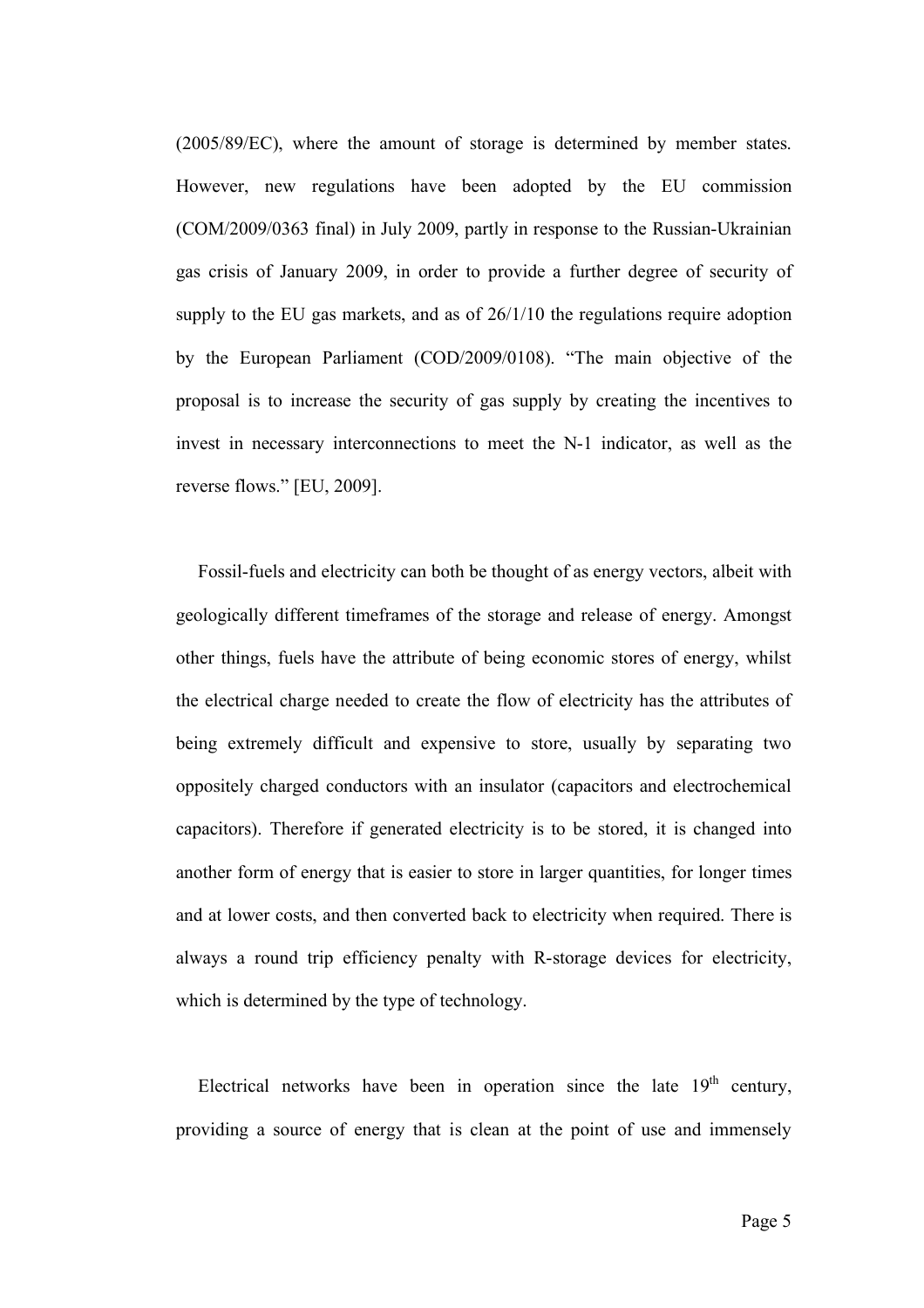adaptable [Ausubel and Marchetti, 1996]. Network operators have always had to balance the difference between network supply and demand within defined limits, in order that equipment connected to the network and the network itself is not damaged.

The UK transmission network operator currently uses many different market based services in order to continually match network supply with demand over differing time periods; mandatory frequency response, firm frequency response, frequency control demand management, fast (spinning) reserve, fast start, demand management, short term operating reserve (STOR), residual reserve and contingency reserve. For a description of terminology see National Grid's website<sup>1</sup>, and for a further description of terminology and principles of the market operation see Gross et al [2007]. Dispatchable loads and generators, interconnectors and R-storage can supply a range of these balancing services, but differing technologies will be preferred to provide particular services, determined by both the technologies and economics of providing the service.

Although R-storage capacity has increased alongside the growth of electricity networks, it has done so at a much slower pace than that of generating capacity, as other methods of balancing supply and demand have been favoured. Increasing the effective network size by connecting local networks to form regional networks and then to form national and international networks has allowed for the pooling of response and reserve plant to provide the balancing and ancillary services required to keep the network voltage and frequency within defined limits. Increasing the effective network size not only provides a benefit and greater resilience to the supply side when a portfolio of differing primary energy inputs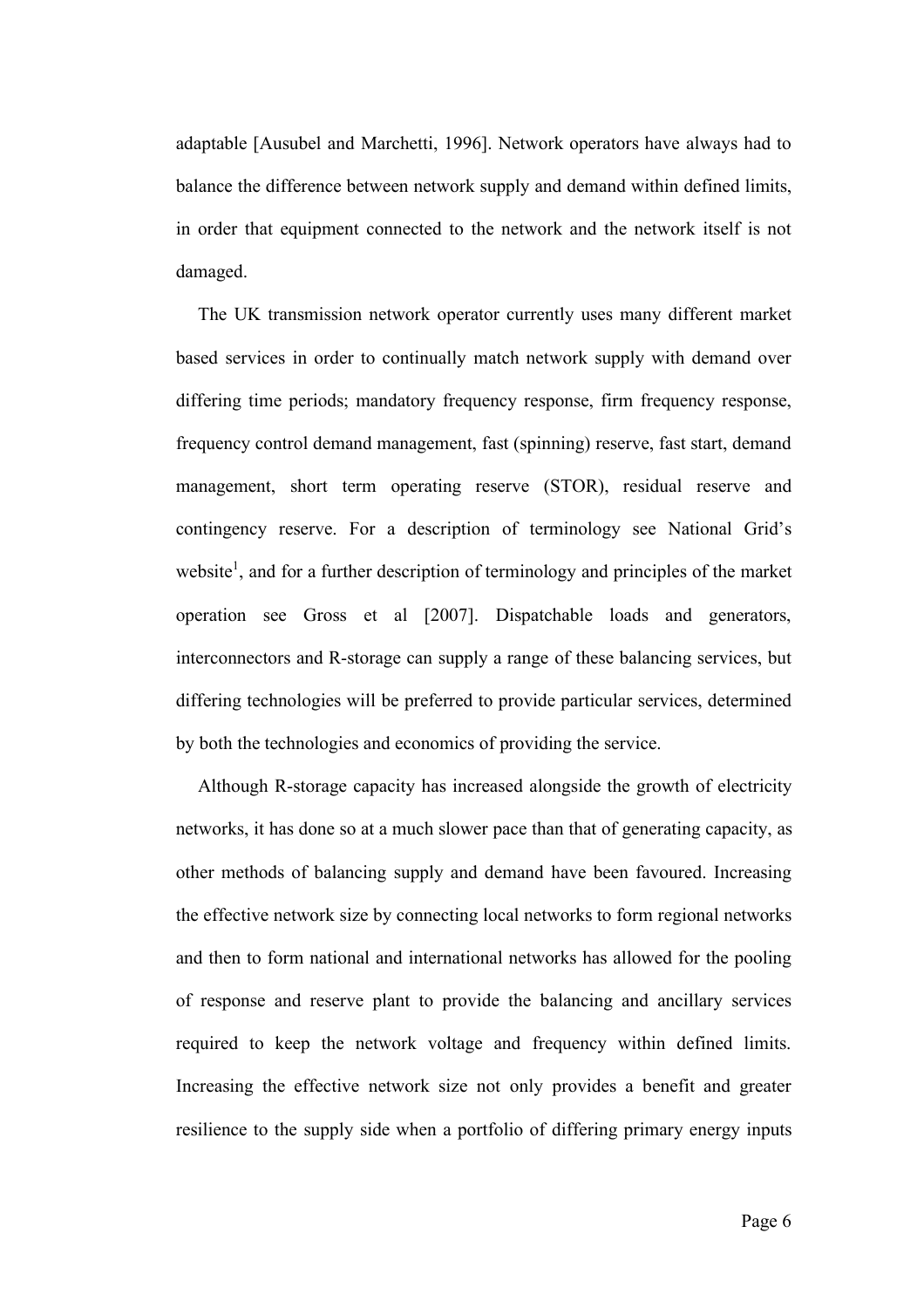are used, but also provides a similar aggregated benefit at the demand side as a greater number of users with less than perfectly correlated load profiles are connected to the network.

The network thus benefits from having a portfolio of generation technologies that compete not only in price but also in terms of characteristics, to provide a flexible output to the network. Several technologies are limited in operability either by being non-dispatchable, the rate that they can ramp their output up or down, or their minimal stable generation (MSG). Wind derived generation can be forecast up to a point, but not directly dispatched. Large thermal plants such as coal, nuclear and combined cycle gas turbines take many hours to increase their output from a cold start, as thermal stresses on turbines, pipework and boiler equipment have to be kept within limits. However, dispatchable thermal generators do provide response and reserve services to the network as they can generate at a reduced output (part loading), which enables them to increase or decrease their output, over timeframes appropriate to providing balancing services. Hydro-pumped storage schemes, open cycle gas turbines and diesel generators can increase and decrease their output in minutes rather than hours, and so also provide balancing services to the network. On the demand side, "Frequency Response by Demand Management" services allow the network operator to contractually interrupt the supply to certain large electricity users. Dynamic Demand Control (DDC) also aims to provide economic frequency stabilisation and peak shaving through the individual control of many smaller and highly distributed loads e.g. domestic fridges and freezers, and although a very promising addition to network stability, DDC has not been utilised on a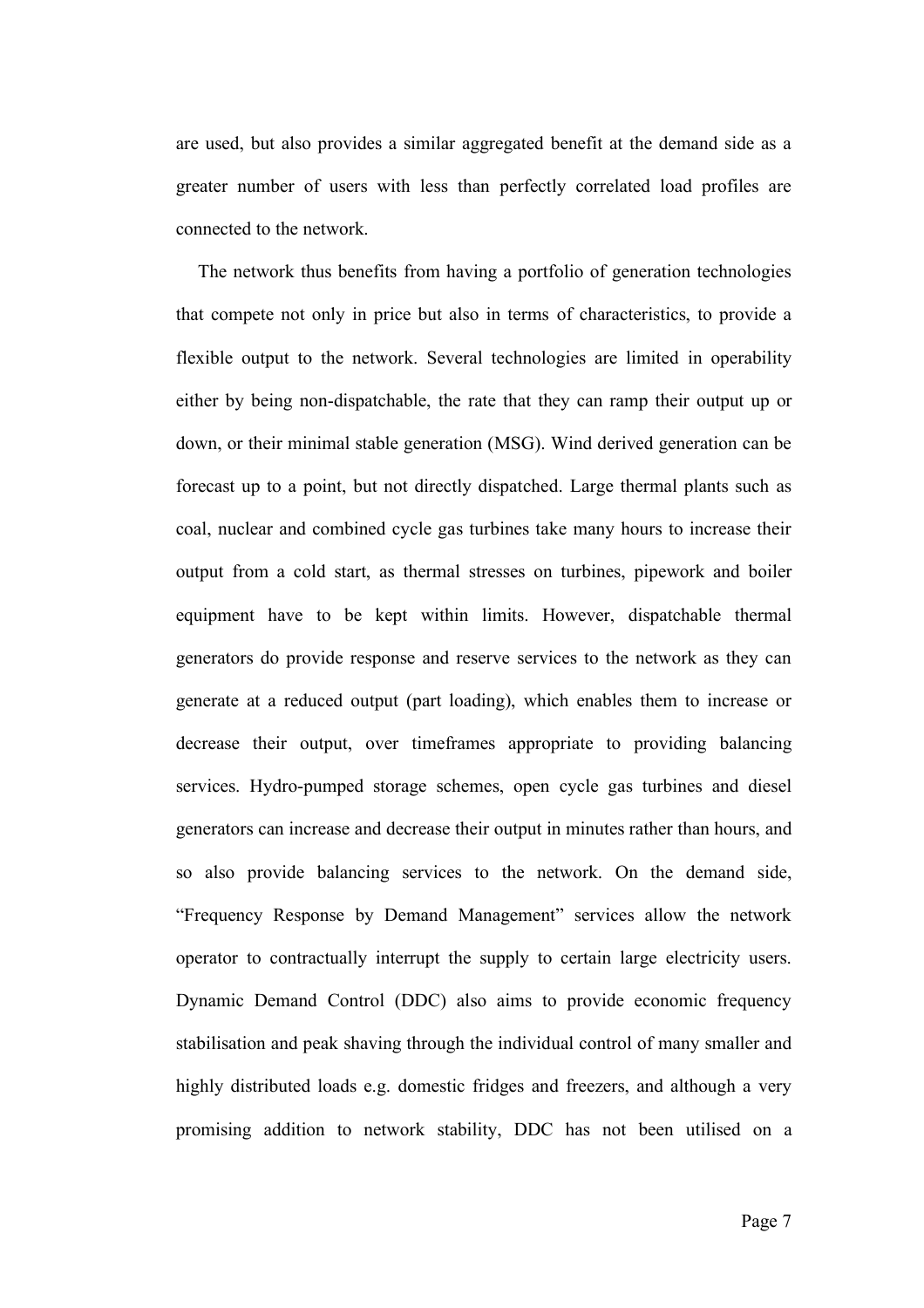significant scale so far [Short et al, 2007]. There are thus many alternatives that the network operator can utilise in order to keep the network voltage within defined limits.

The lower cost of providing additional dispatchable generating capacity coupled with an increase in the effective size of electrical networks and demand management has allowed network operators to balance supply with demand with only relatively small amounts of the higher cost forms of R-storage.

## **3. Existing storage of the UK electricity network**

This section looks at the existing electrical storage of the UK electrical network by examining the F-storage of distributed coal stocks and gas in storage, followed by the R-storage of hydro-pumped storage plants. These fossil-fuel stores give an indication of the orders of magnitude of calorific energy available to be converted into electricity. Oil has not been investigated in this paper due to the difficulty in sourcing data on oil stocks for electricity production. However it is noted that oil fuelled generators provided  $\sim$ 1.4% of the total electricity supplied to the UK grid over the year 2008 [DUKES 5.6, 2009], which is a similar amount provided by hydro-natural flow, and slightly greater than hydro-pumped storage  $(-1.1\%)$ .

The amount of electricity that could be generated from nuclear fuel stocks is not publicly available as stated in the Energy Markets Outlook to parliament, "The stockpiling of fuel in the UK is the responsibility of the utilities concerned and information on the stock levels in the UK is commercially confidential." [EMO, 2009]. However, a paper on world nuclear stocks by Maeda et al [2005]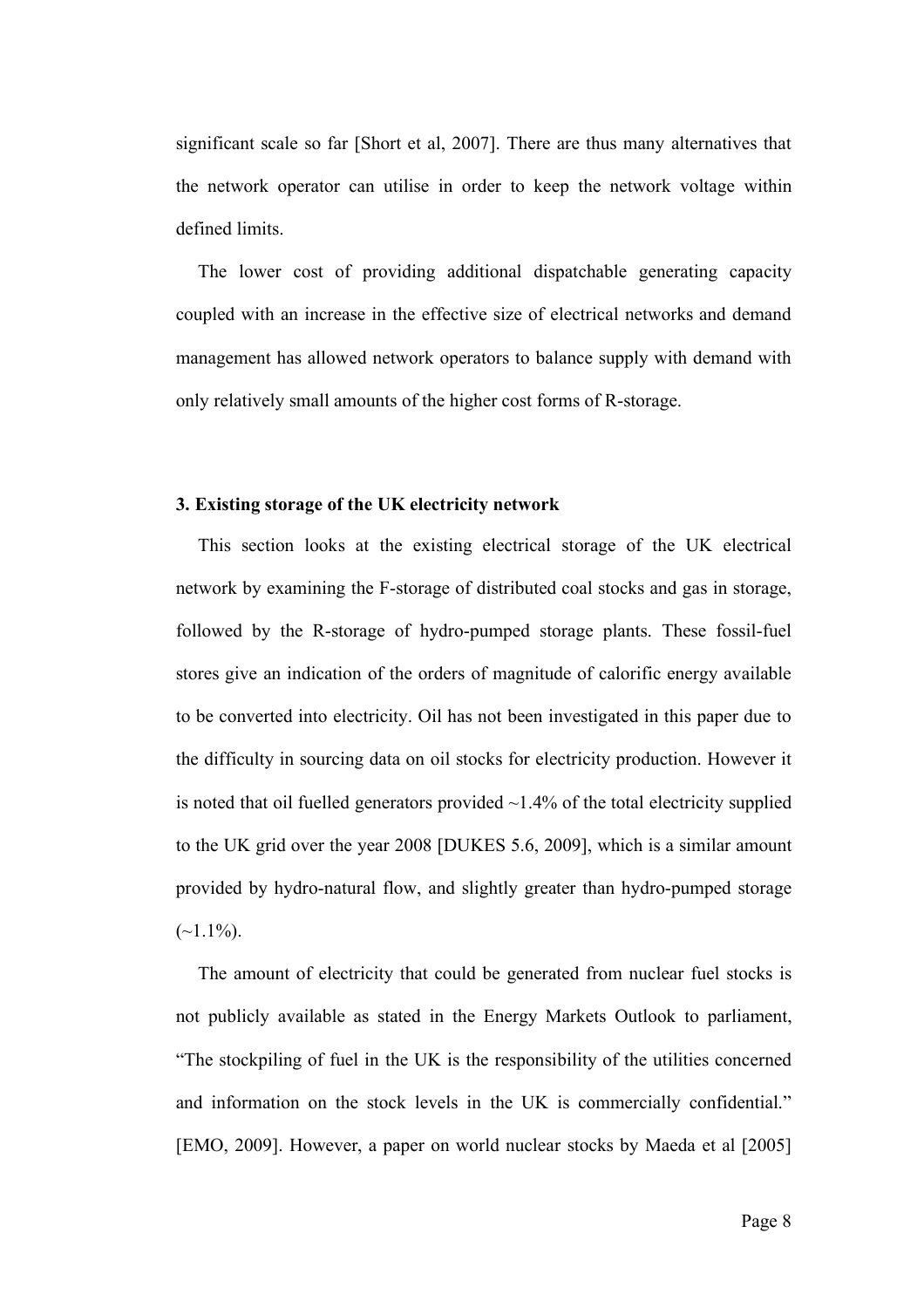also states about commercial inventories of nuclear fuel - "The analysis we did this time found that the commercial inventory has been almost maintained from the previous report analysis (2003), which is approximately 110,000 tU, 150% of world annual consumption." We therefore feel that the nuclear fuel stocks for UK electricity production can conservatively be estimated at over a year.



Figure 1. The variation in UK distributed coal stocks with monthly figures from January 1995 to October 2009. The lines show the variation as stock levels are adjusted throughout the year. The dotted line includes the distributed coal stocks for coke ovens and "other" uses, whereas the series with a continuous line and shading is for electricity generators only. [DUKES 2.6, 2009].

The average distributed coal stocks for electricity generators from January 1995 - October 2009 was found to be 12,087,000 tonnes. The stocks ranged between 6,226,000 tonnes in April 1996 to 22,890,000 tonnes in September 2009. Combining these data with the monthly data for electricity generators' coal consumption gives an average stock level of ~95 days. This, however, ranged between 29 days in March 1996 and 342 days in August 2009 (monthly coal stocks [DUKES 2.6, 2009] divided by the monthly coal consumption [DUKES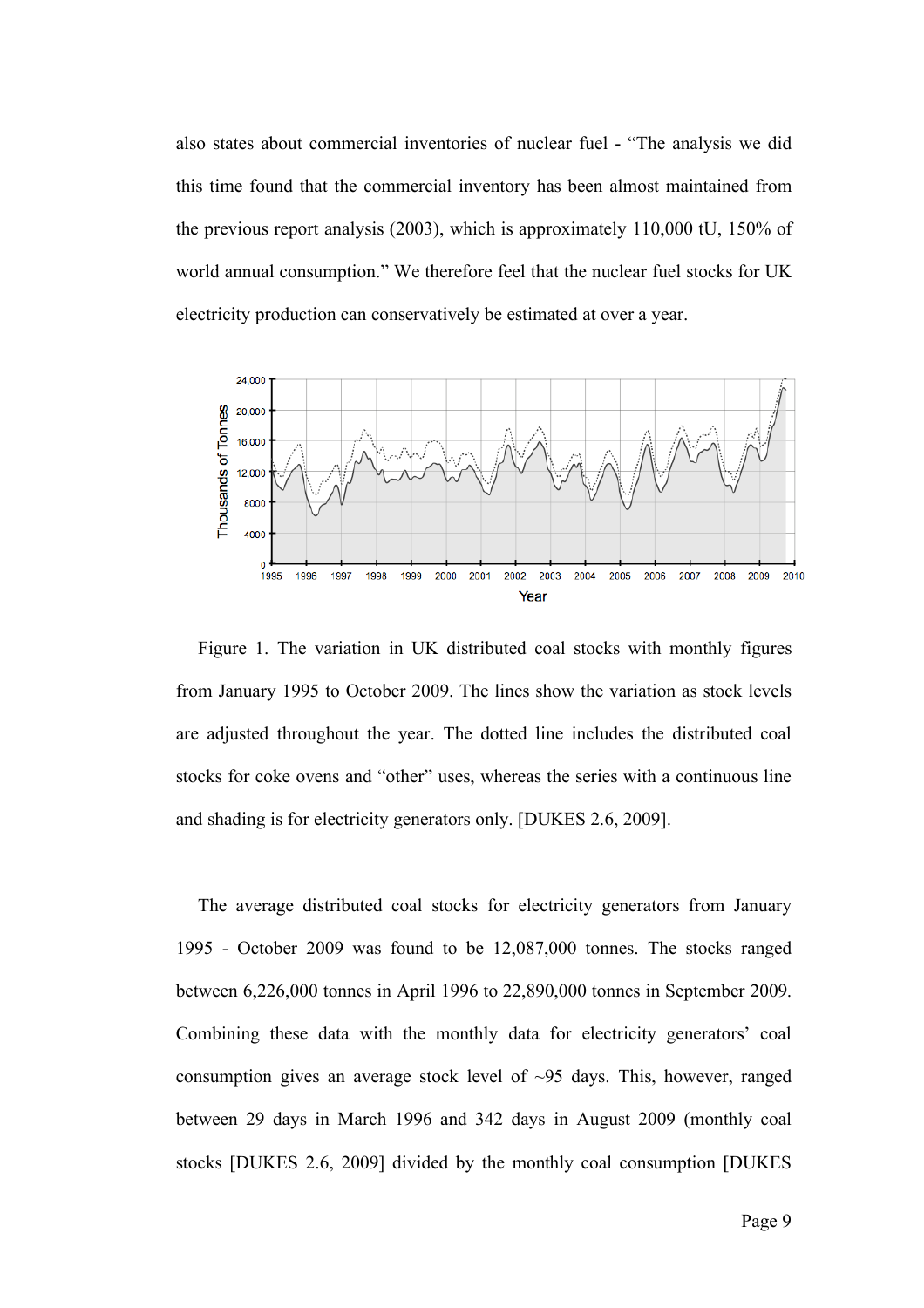2.5, 2009]). There is a considerable seasonal variation of coal stocks, and as the level is not mandated, it is presumed that this variation is caused by the determinants of the optimal level of stocks such as price, expected demands and prices for electricity, the cost of storage and any perceived risks determined by the length and nature of the supply chains.

Taking the average, minimum and maximum figures for coal stocks from above, with an estimated net calorific value (lower heating value) of 24.9 GJ per tonne equates to a calorific value of approximately 83,600 GWh for the average, 43,000 GWh for the minimum and 158,300 GWh for the maximum level of coal stocks. Making the assumption that the average efficiency of all UK coal plants is  $\sim$ 35.8%, [DUKES 5.10, 2009] gives an F-storage of average UK coal stocks of almost 29,930 GWh before transmission losses.

Another major fuel that provides energy storage to the UK electrical network is natural gas, although the data are not as clear as the data for coal. In the mid 1980's the UK moved away from a depletion policy for exploiting the UK's continental shelf gas resource, which prioritised the rate of extraction in order to lengthen the time period of depletion, to a policy encouraging the market to maximise the development of the gas resource [Stern, 2004]. This change of policy, carried forward by successive Governments, had not prioritised gas storage as a key element of the gas supply chain. This problem was however identified, as witnessed in the Ministerial written statement to the House of Commons in May 2006 [UK Secretary of State, 2006], and an increase in the UK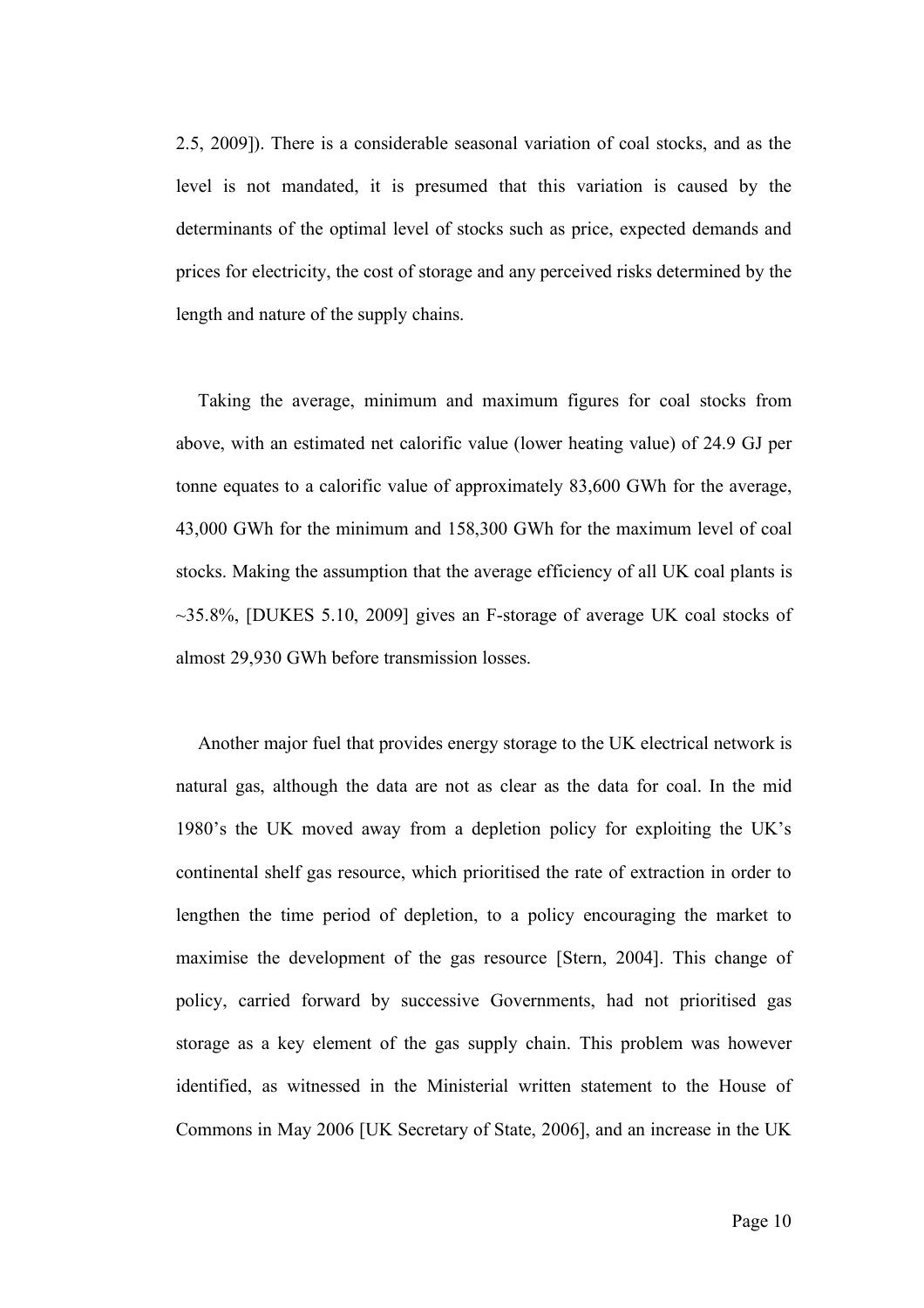gas storage capacity is being developed by the private sector. Investment in import supply capacity e.g. the "Interconnector", "Langeled", South Wales, and "Balgzand Bacton Line" pipelines, and LNG terminals have spread the risk of supply shocks by diversifying supply routes, but, dependent on the contractual arrangements of the supply, may not have contributed to swing capacity, which is currently provided by the depleting UK gas resource [Codognet and Glachant, 2006]. Even if gas storage is available on a particular gas network, ownership and access by third parties are key factors in the effective utilisation of a gas storage facility in order to promote a benefit to the market as a whole [Bertoletti et al.,



2008].

Figure 2 – UK Gas storage and non-storage supply assumptions for winter 2009/10. [NATIONAL GRID, 2009]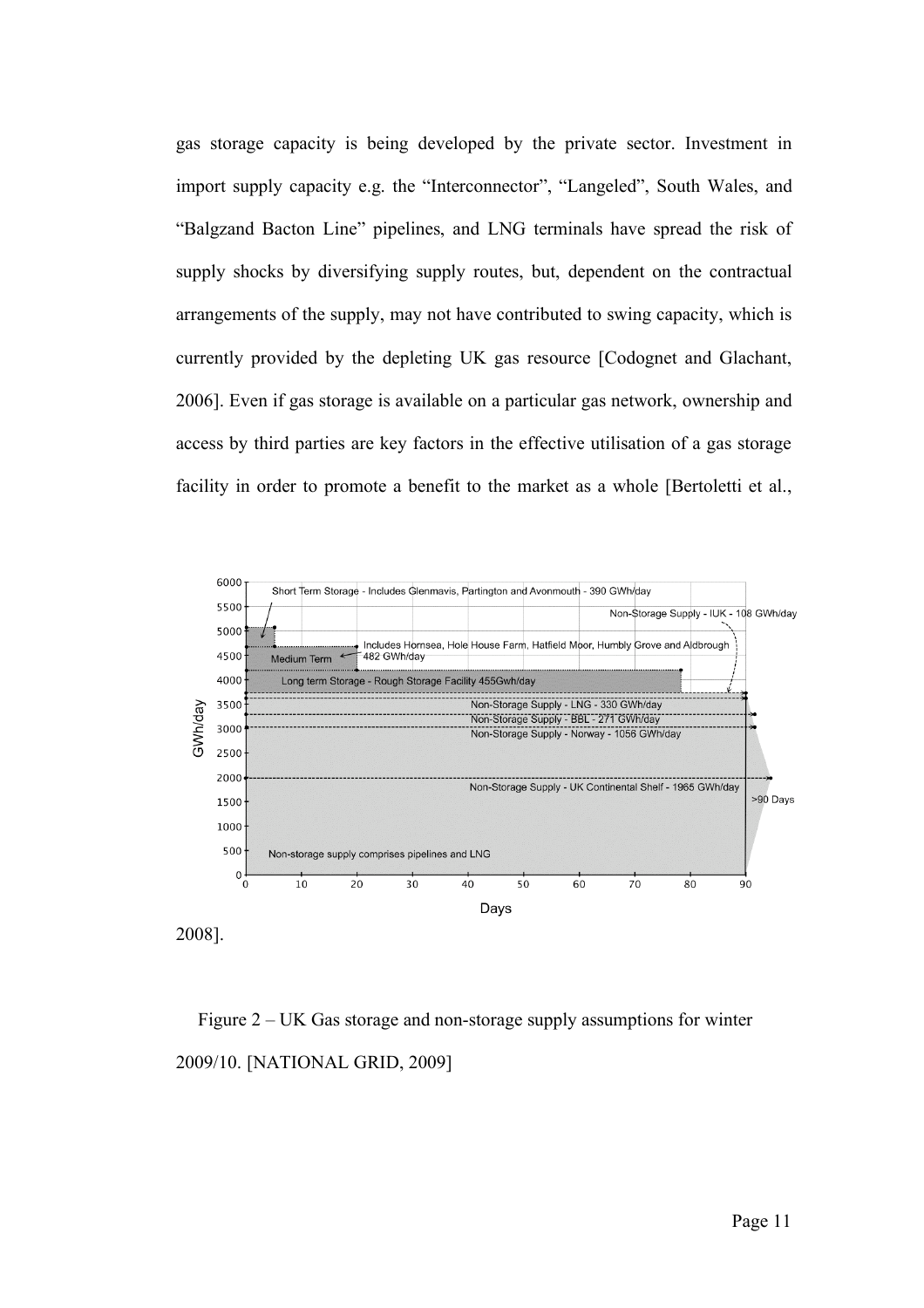Figure 2 shows the current gas storage capacity in the UK of 47,126 GWh (the areas in dark grey at the top of the figure marked as short, medium and long term storage) is dominated by the Rough storage facility (the UK's only seasonal storage or long term facility). This has a capacity of 35,530 GWh (3.3 billion cubic metres of natural gas stored at pressures of over 200 bar), but only a delivery rate of around 455 GWh (42.4 million cubic metres) of gas per day. By assuming a constant discharge<sup>2</sup> rate this total capacity of  $47,126$  GWh of gas storage has a maximum delivery rate of 1327 GWh/day for the first 5 days, 937 GWh/day for the next 15 days, and 455 GWh/day for the following 58 days. This is due to the differing capacities and maximum deliverability of the gas storage facilities. For comparison the data for non-storage supply (pipelines and LNG terminals) have been included, which are assumed to provide ongoing capacity in the short term. The capacities will change over the medium term as the contribution from the depleting UK Continental Shelf is reduced. Maximum daily demand for natural gas through the National Transmission System in winter 2007/08 was 4,588 GWh on 17th December 2007. These data are taken from National Grid's preliminary safety & firm monitor requirements 2009/10 - 31st May 2009 [PSFMR, 2009].

In presenting these data from National Grid, the figure does not take into consideration network constraints, the non-linear discharge of the storage facilities, nor storage in the pipelines (line packing). The Fuel Security Code also gives the UK Secretary of State the ability to direct a power station to operate in a certain way, or with a view to achieving specified objectives [FSC, 2007]. This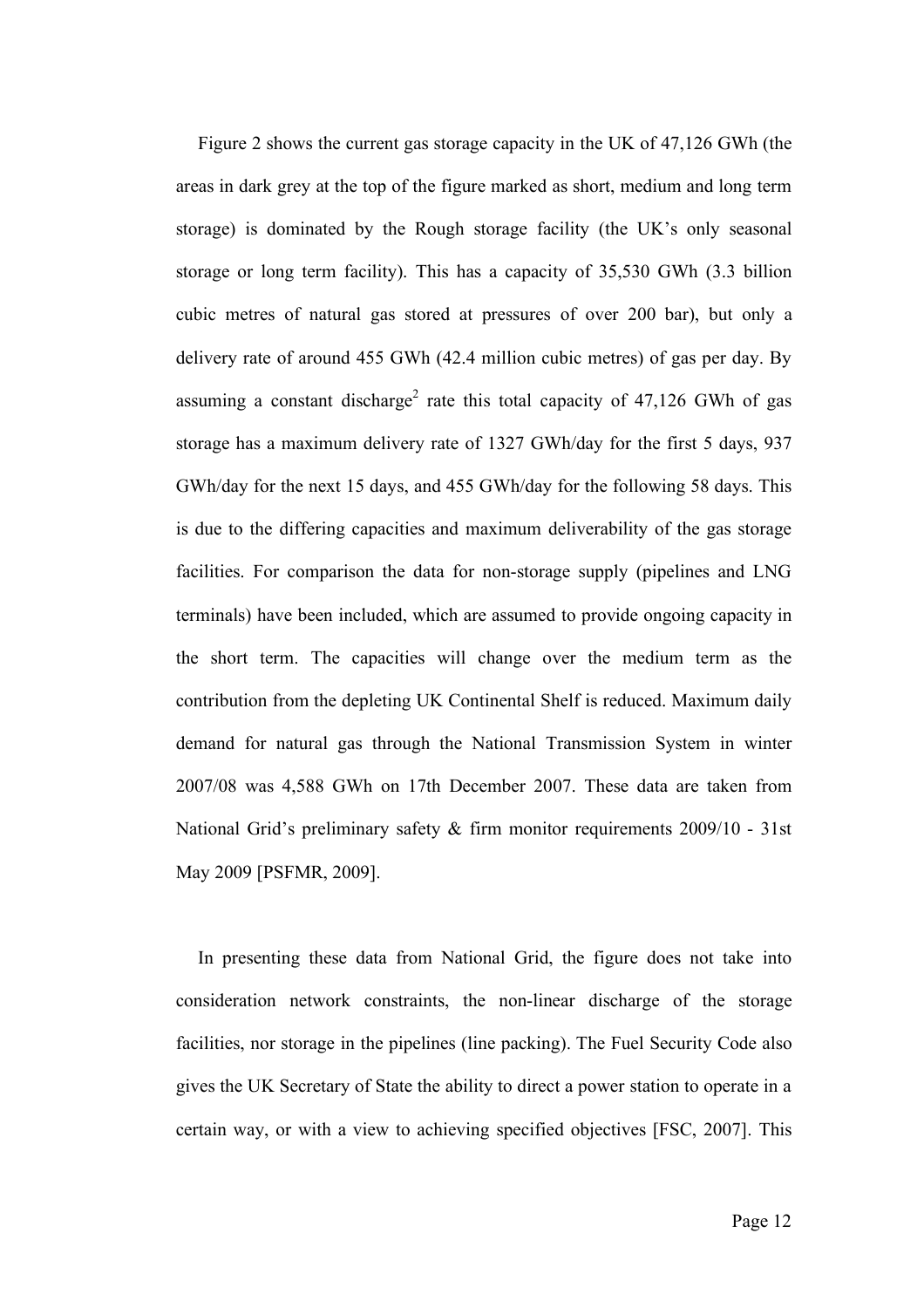ability to divert gas supplies previously available to electricity generation, combined with interruptible supply contracts, means that it is not possible accurately to gauge the amount of gas storage that would be available to electricity generation at times of extremely high gas demand.

Annually, about 30% of gas is consumed in the electricity generating sector, and equally about 30% is consumed in the domestic non-daily metered sector. This paper therefore estimates that 30% of the gas in storage would be used to fuel gas generators in the UK, and that these generators have an overall efficiency of 50%. The F-storage of gas in storage is therefore estimated to be about 7000 GWh. This figure provides an indication of the order of magnitude only, and is not intended as an accurate representation of the actual amount of electricity that could be generated from gas in storage.

Hydro pumped storage schemes are the largest R-storage schemes within the UK. They have provided a range of balancing and ancillary services to the electrical network for many decades, but as the network has changed over the years, they have been upgraded to allow for many more mode changes than designed at commissioning, and have thus become more flexible. Table 1 details the pumped hydro schemes operational in the UK. The total Hydro-pumped storage capacity is ~27.6 GWh. In 2008 they supplied 4,075 GWh of energy from 5,371 GWh of input energy used for pumping. [DUKES 5.6, 2009]. This equates to an average of 11.13 GWh delivered to the grid on a daily basis (data taken from annual data). This is  $\sim$ 1.1% of the total electricity supplied to the UK grid over the year 2008. This would suggest that the hydro-pumped storage schemes use the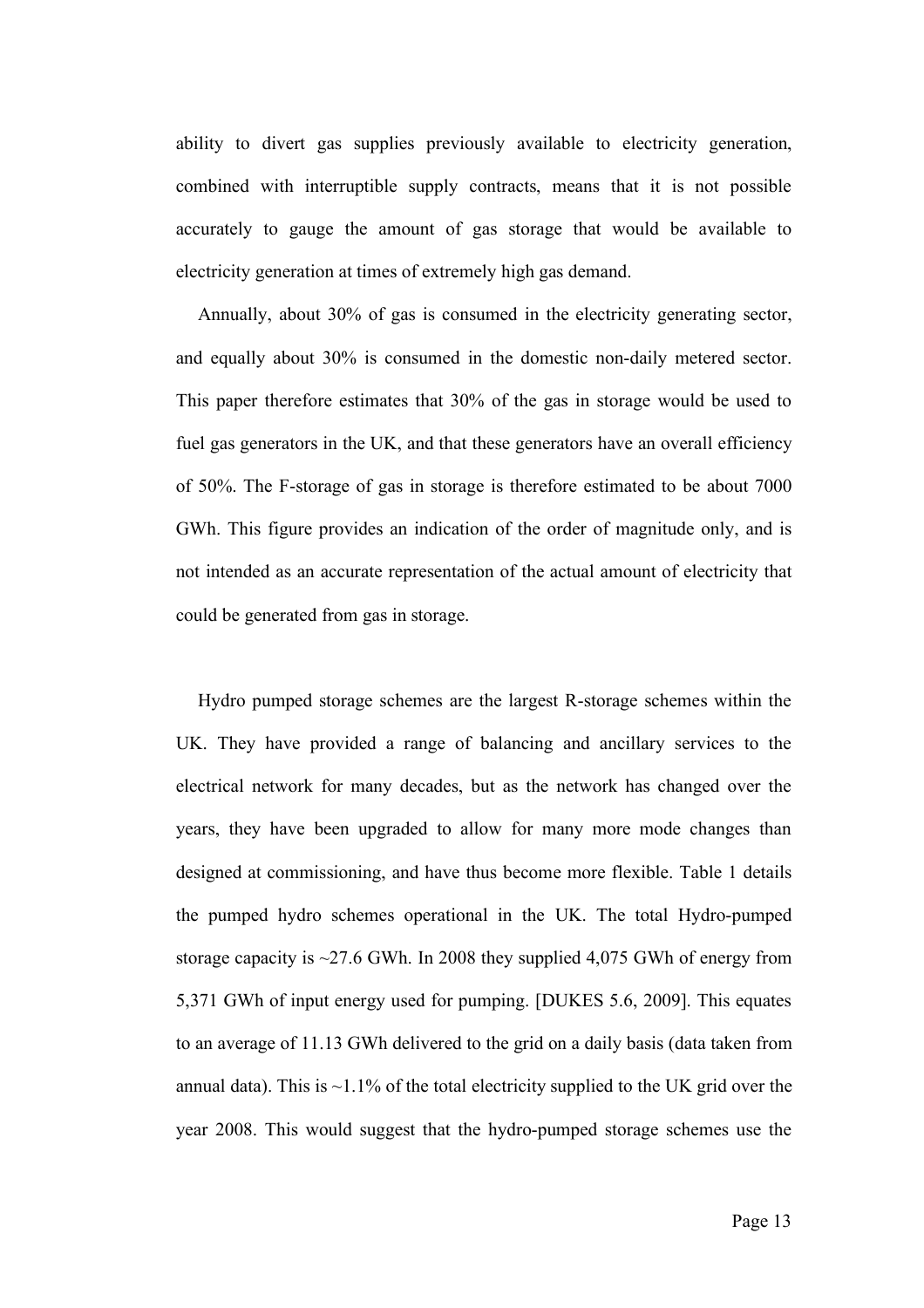majority of their capacity to arbitrage over a daily cycle, in addition to providing ancillary services, by storing (buying) energy at a lower costs and returning (selling) this energy back to the market at a higher cost. In a market based system that does not pay for capacity such as the UK, the price differential has to cover the round trip efficiency losses as well as other costs.

Table 1 - Hydro Pumped Storage Schemes in the UK [Mackay, 2009]

| Name       | Storage        | Output  | Location | Year of |
|------------|----------------|---------|----------|---------|
| Ffestiniog | $\sim$ 1.3 GWh | 360 MW  | Wales    | 1963    |
| Ben        | $\sim$ 10 GWh  | 440 MW  | Scotland | 1966    |
| Foyers     | $\sim 6.3$ GWh | 305 MW  | Scotland | 1974    |
| Dinorwig   | $\sim$ 10 GWh  | 1728 MW | Wales    | 1983    |

The UK's largest hydro-pumped storage scheme at Dinorwig Power Station in Snowdonia, North Wales has a capacity of  $\sim$ 10GWh, which equates to the Fstorage of approximately 4000 tonnes of distributed coal stocks using a 35.8% efficient coal plant.

The figures for existing distributed coal stocks and gas storage point to electricity storage being overwhelmingly contained within the F-storage in the UK electrical network (36,930 GWh) in comparison to the amount of R-storage  $(\sim$ 27.6 GWh). This was the case within the centrally planned vertically integrated Central Electricity Generating Board (CEGB) before market liberalisation in the UK, and remains the case in the regulated market today. As previously mentioned, the largest point sources of R-storage in the UK are the hydro-pumped storage schemes, whose R-storage capacity is dwarfed by the F-storage by several orders of magnitude, indeed, if the F-storage was to be replaced with R-storage schemes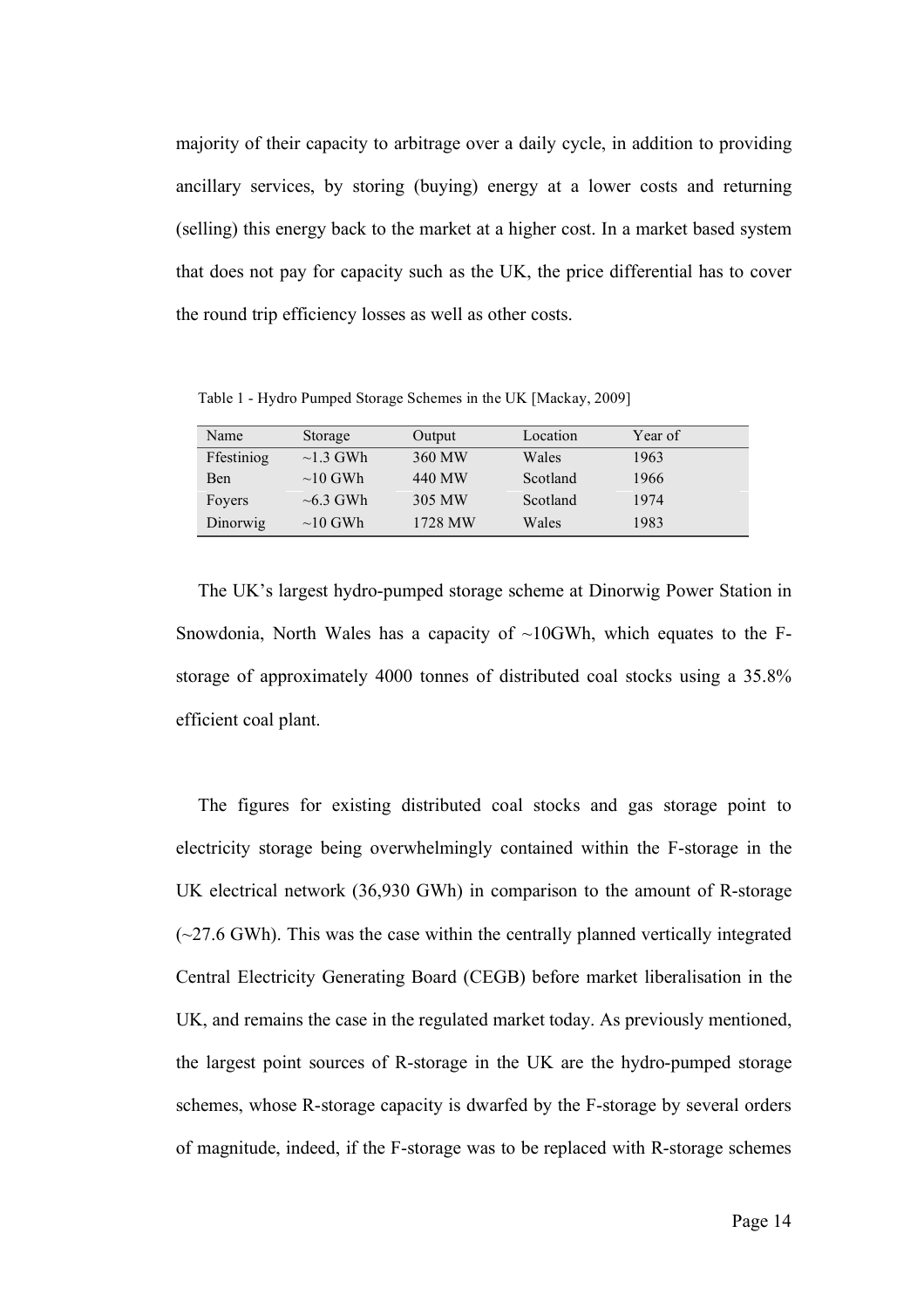it would require nearly 3700 Dinorwig sized hydro-pumped schemes. The economic and environmental requirements of large energy storage schemes point to the challenge of replacing anything like the existing level of capacity of Fstorage with R-storage.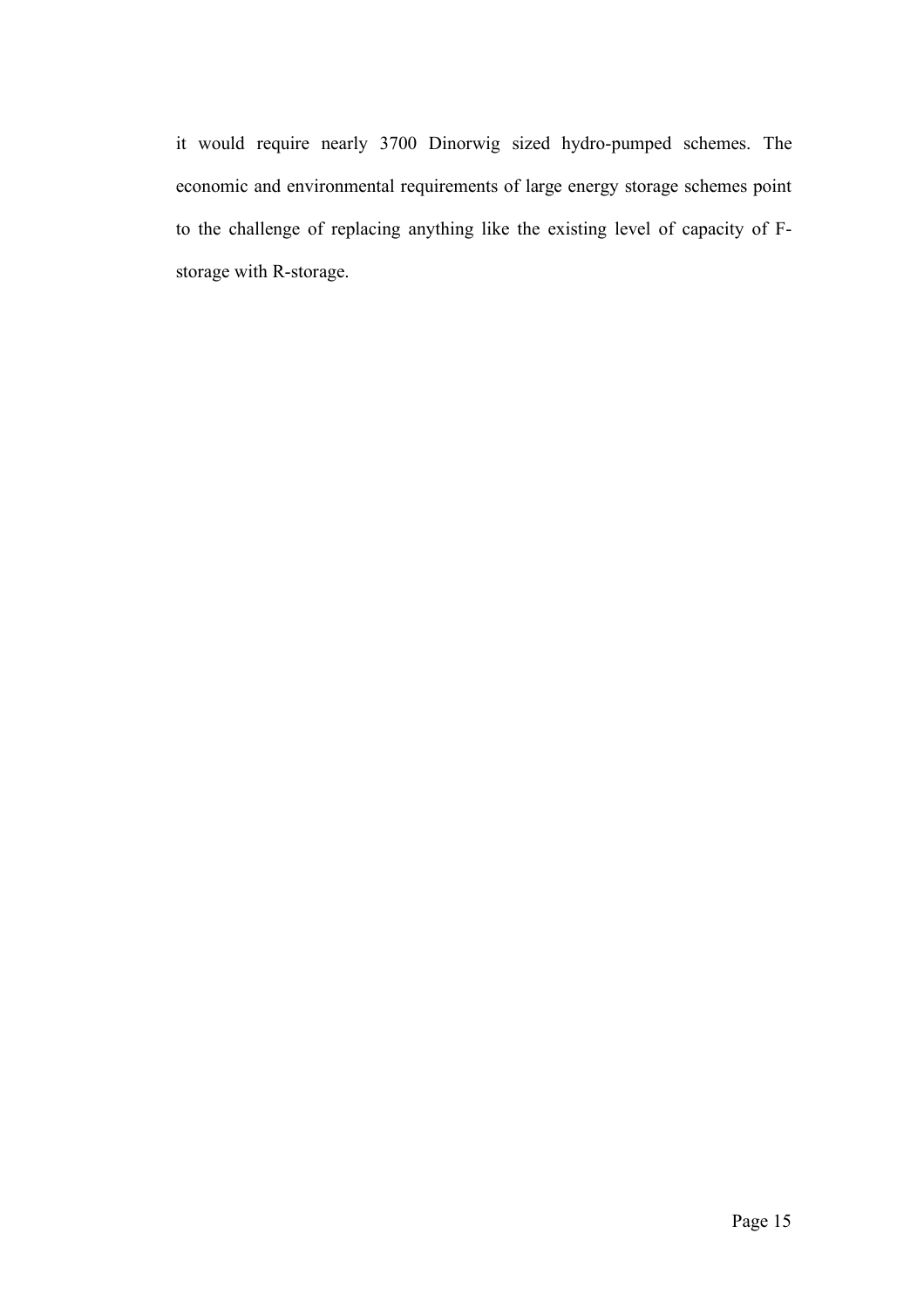#### **4. Technologies for R-storage (MWh – GWh), and Interconnectors**

Hydro-pumped storage has been the favoured R-storage technology for the MWh – GWh range throughout the world. The round trip efficiency of hydropumped storage is in the region of 70-80% and is viewed as a mature technology for utility level electricity storage, however, it has been restricted to areas with suitable geology and topography. The principle of using the potential energy stored in a body of water is being broadened by proposals such as tidal lagoons, underground reservoirs and large bladders of water covered with layer of sand to provide extra weight.

In comparison to the development of hydro-pumped storage plants, only two Compressed Air Energy Storage (CAES) schemes have provided utility level storage, one in Germany and the other in the US. Both these CAES schemes use natural gas as a fuel, where the cavern provides a store of compressed air in order to increase the efficiency of the gas turbine. The economics of making caverns by solution mining of salt deposits are more favourable than conventional mining, so CAES is also restricted to areas of suitable geology, mainly regions with salt geology, but disused mines have also been investigated to determine their suitability. Adiabatic compressed air energy storage at a large scale still requires significant research, where the heat from compression is stored for later use in expansion of the compressed air.

Generally, these large R-storage schemes have been built to provide a range of balancing and ancillary services to the network e.g. a backup response to a failure of a large generator or electricity line, a black start capacity to allow the restarting of the network after a network failure, reserve provision on a range of timescales,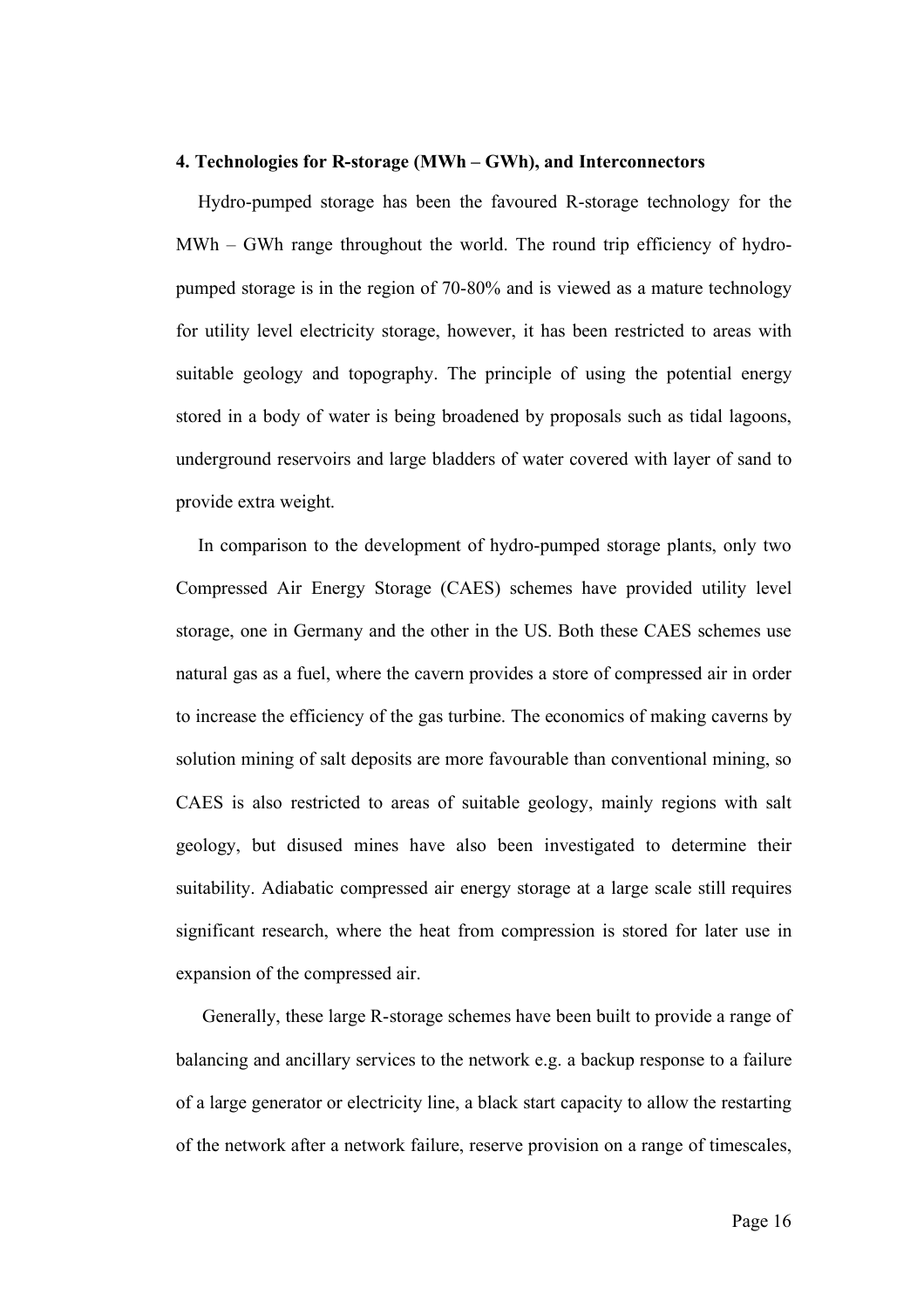as well as the ability to store and release energy to provide load levelling. As they are still used for these purposes in the UK today, it could be argued that they were a sound long-term investment by the state for the benefit of the network as a whole.

Other methods of providing MWh – GWh of R-storage that have been demonstrated or proposed include: molten salt storage, hydrogen fuel storage, large-scale battery storage, superconducting magnetic energy storage and flow batteries [Kondoh et al, 2000; Hall & Bain, 2008; Mackay, 2007; Ibrahim et al 2008]. Pumped Heat Electricity Storage is also at the early stage of development, but could potentially provide a step change in cost and efficiency without the limitations of geology and topography.

If the above technologies lend themselves to larger point source types of storage then MWh-GWh of R-storage from other forms of smaller scale distributed storage can also be considered. For example, if the UK's 26,508,000 private vehicles<sup>4</sup> each contained rechargeable batteries capable of storing 55 kWh of energy – this would total over 1400 GWh of R-storage – a very significant total amount. Electrification of the private transport sector would obviously be an additional demand on the UK electricity system, with the possible advantage of providing more flexibility to the demand side. However, due to the requirement of private transport vehicles to be charged and available most days, this type of Rstorage is less able to provide benefits to the network over weekly or longer timeframes.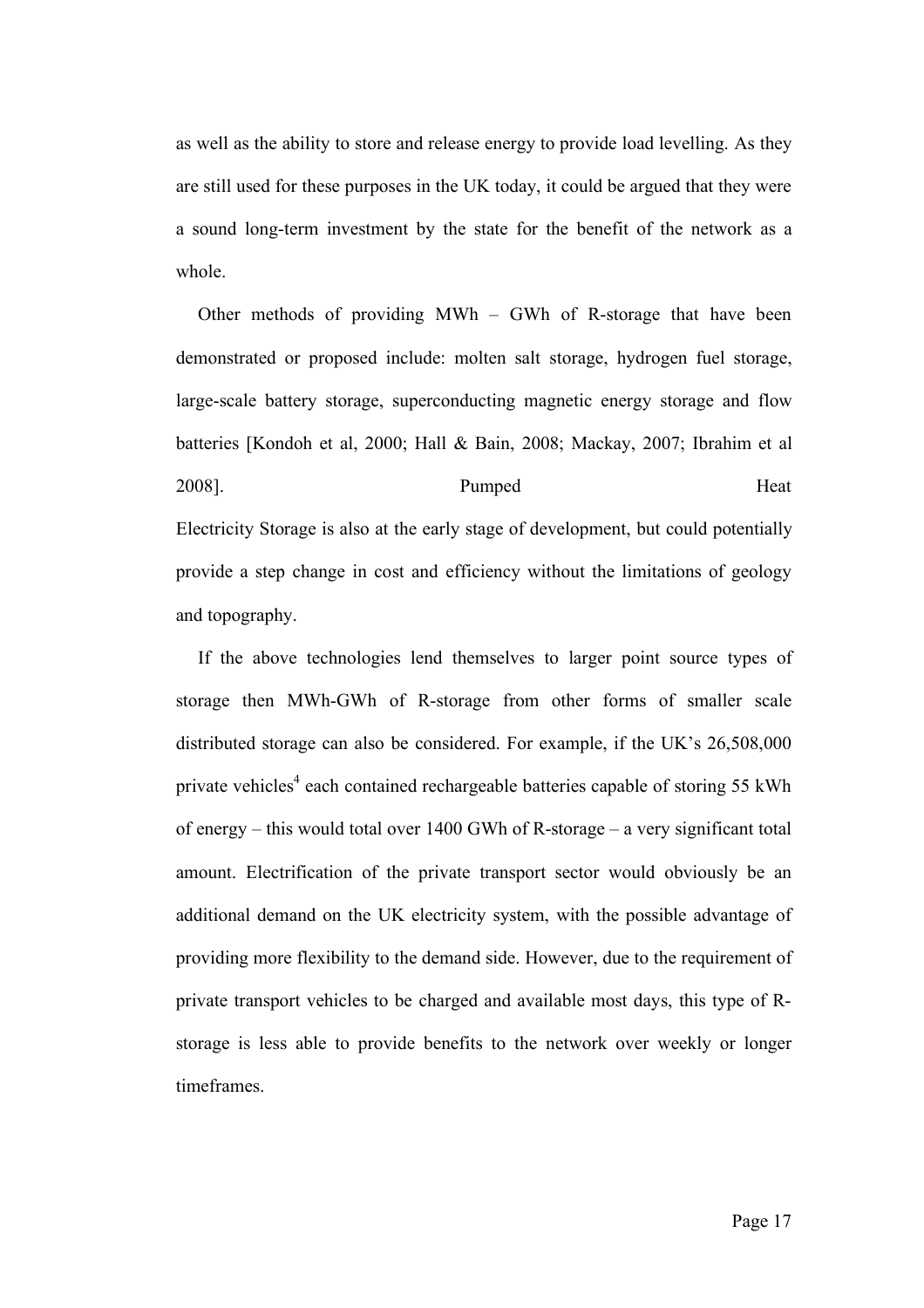The potential for distributed storage at the household level  $(\sim 26,000,000 \text{ UK})$ homes) with similar batteries of 55 kWh could in theory also total over 1400 GWh of R-storage. A similarly significant total amount. Due to the lower power and energy demands of household energy use in comparison to transport, the stored energy could last into the weekly timeframe and so provide additional demand side flexibility over longer timeframes than private transport. This domestic electrical storage could provide an additional benefit within the concept of dynamic demand control as presented by Short et al [2007] and Infield et al [2007].

Interconnectors can also provide flexibility to networks by increasing the effective network size as discussed earlier, by allowing the import and export of electricity. These electricity flows are mainly driven by price differentials between the connected markets. Currently there is 2500 MW of High Voltage Direct Current (HVDC) electrical interconnection from mainland UK, 2000 MW to France and 500 MW to Northern Ireland. Although electricity can flow in both directions, energy flows have mostly been inward though the French connection, and outward through the Moyle (NI) connection. Several more interconnectors are at various stages of proposal and deployment as shown in Table 2.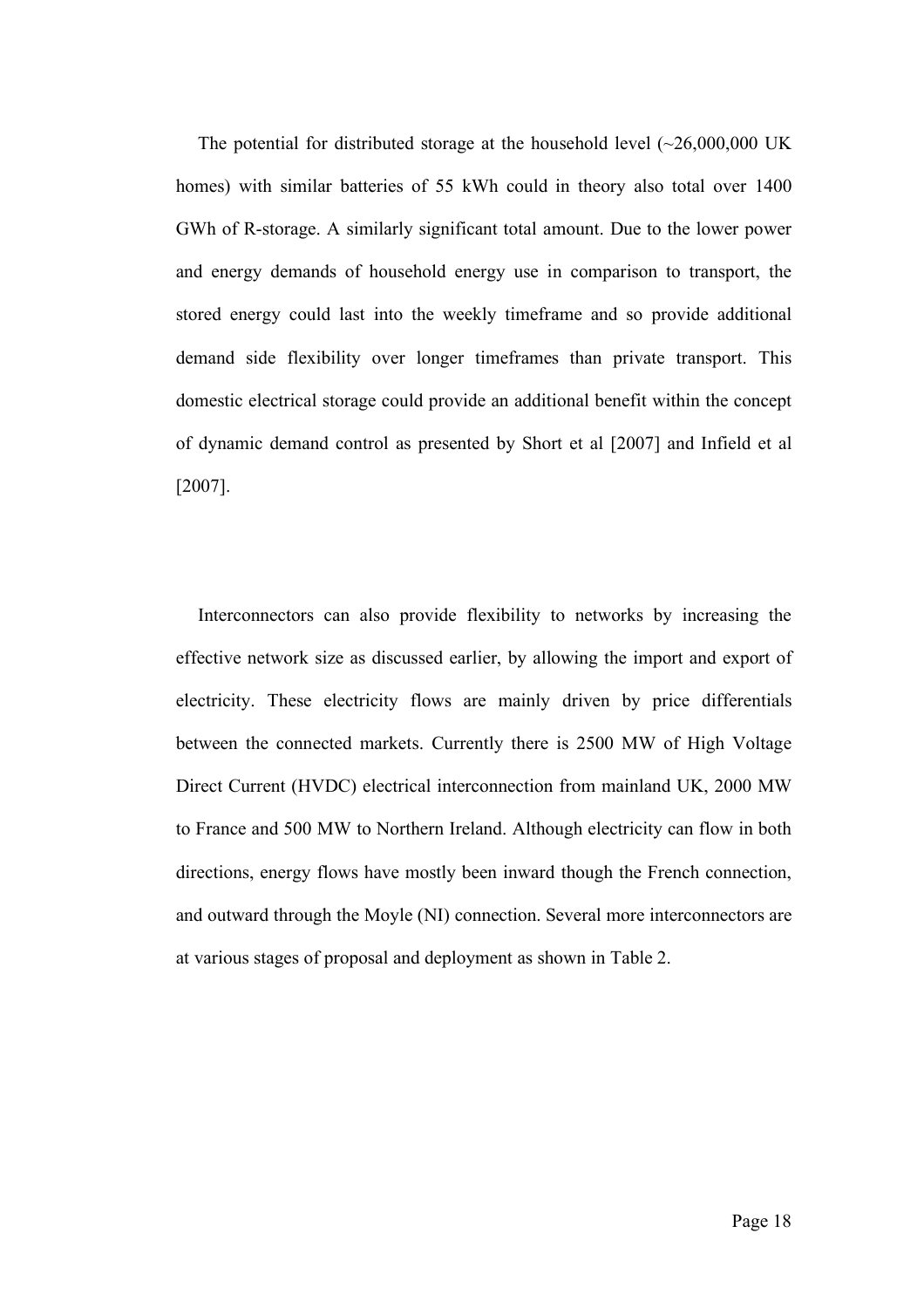| Table 2 – The capacity of UK electrical interconnectors |  |
|---------------------------------------------------------|--|
|---------------------------------------------------------|--|

| Name                          | Capacity | <b>Status</b>                    |
|-------------------------------|----------|----------------------------------|
| UK - France (HVDC Cross       | 2,000 MW | Operational                      |
| GB – Northern Ireland (Moyle) | 500 MW   | Operational                      |
| Northern Ireland - Ireland    | 600 MW   | Operational                      |
| UK - Netherlands              | 1,000 MW | Under construction – operational |
| UK - France                   | 800 MW   | Under development                |
| UK - Ireland                  | 350 MW   | Under development                |
| UK - Ireland                  | 500 MW   | Under development                |
| UK - Norway                   | 1200 MW  | Proposed                         |

If the capacity of interconnectors to mainland Europe is increased to 3,800 MW it should increase the resilience of the UK's domestic system, but this is dependent on the generation plant of the connected grid. By connecting to a network that has a differing mix of energy inputs e.g. a greater reliance on nuclear energy in France, would provide an increased resilience with respect to fuel supply shocks. HVDC interconnectors are capital-intensive projects [Bahrman and Johnson, 2005], and it is presumed that the owners will try to achieve the highest possible load factor of utilisation, especially when connected to the UK market that no longer pays operators for capacity. Interconnectors may or may not be able to play a major role in balancing and ancillary markets, it will depend on the flexibility of technologies and market structures at both ends, and the type of contracted capacity of the interconnector. For example, if the majority of the contracts to use the capacity of an interconnector are subject to longer-term baseload type contracts, then there is less scope for using it to provide short-term increases or decreases to balance the grid.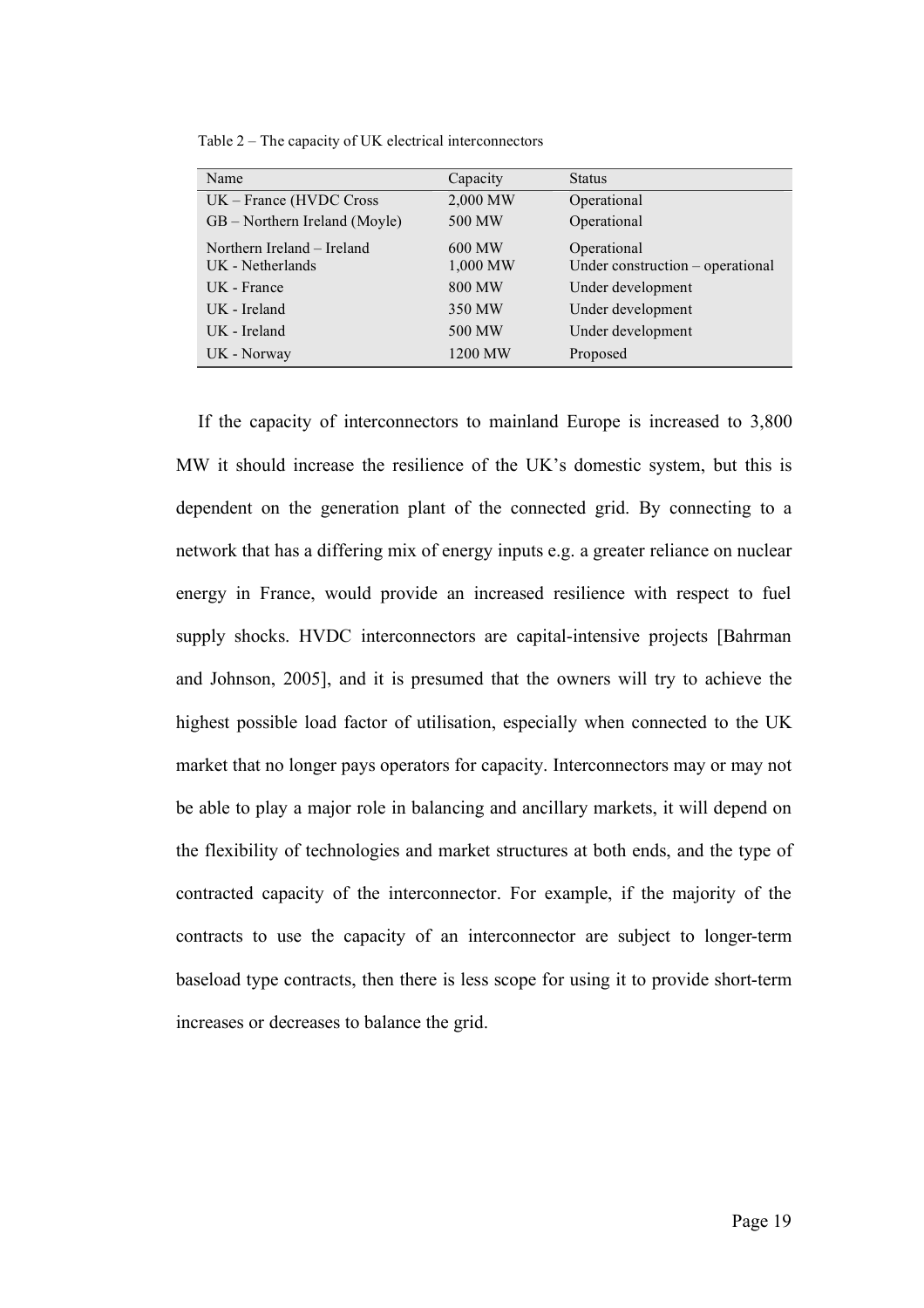## **5. Is it necessary to replace F-storage with R-storage?**

Even though replacing F-storage with R-storage on a similar scale would be environmentally as well as financially unacceptable, an increase in R-storage can be examined.

Fossil-fuels are energy dense, cost effective stores of energy, but their major drawbacks in terms of UK energy policy include the greenhouse gas emissions from combustion, and an increasing future reliance on imported fuels, as the indigenous production of fossil-fuels reduces. Also, given the supply of fossilfuels is finite; they are ultimately likely to become more expensive, and therefore less attractive as stores of energy. The UK has set long-term targets of an 80% reduction in CO2 emissions by 2050 (below 1990 levels), and a 26% reduction by 2020. The 2020 target is expected to require 35% of electricity to be provided by renewable generators. This target is set against the findings of the European power plant database [Kjarstad and Johnsson, 2007] that provides a snapshot of current plant, plant in construction, and planned generation plants in the UK as of May 2006. This paper notes that "70% of the planned capacity is natural gas combined cycles (14 GW gas versus 20 GW in total), although the actual commissioning of some of these plants is highly uncertain. Moreover, 85% of all coal plants are older than 30 years, indicating that natural gas will become even more dominant if the current trend remains". If this current trend of investing in natural gas plants continues as the UK's indigenous oil and gas reserves deplete, the UK will become more heavily dependent on fossil-fuel imports, which has implications for energy security for the UK. However, there are a range of opinions regarding the change of risks from increased fuel importation, the paper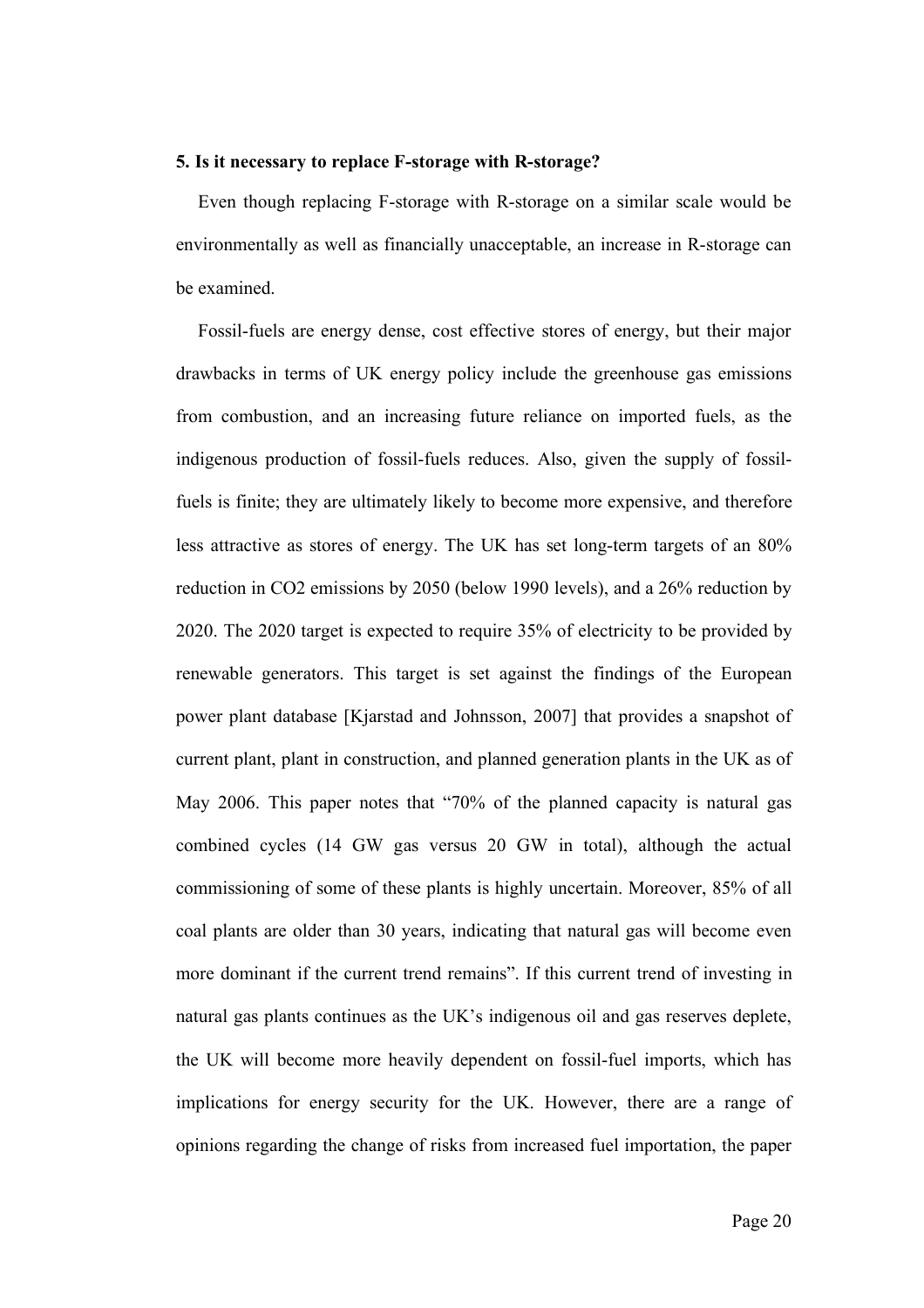by Grubb et al [2006] states that "The major interruptions of the UK energy system in the past three decades have arisen from miners' strikes, domestic fuel blockades, and occasional power cuts rather than from foreign supply dependence." The paper also discusses diversification of fuel types and technologies, including the diverse nature of energy inputs into differing renewable energy technologies, as a method to increase the resilience of the network to fuel supply shocks. Nevertheless a scenario analysis published by Bhattacharyya [2009] indicates that the "UK is likely to face greater gas vulnerability in the future due to increased gas dependence in electricity generation and higher import dependence." We believe this remains a significant problem for UK energy policy.

The view of whether increased amounts of R-storage would be an advantage to the network is dependent on the future UK energy generating mix, its interconnectivity with larger European grids, the future load profile of the UK, and the legislative status of renewables. These are all largely unknown at this point in time – but the benefit of R-storage to differing generating technologies can be considered. At some future increased level of non-dispatchable renewable energy capacity, it is likely that supply will be greater than demand in certain periods. The options of dealing with this excess supply are to increase the demand to meet supply, to spill (reduce) the excess supply, or to store the excess energy. Unless the excess supply is reduced, demand side management and R-storage are the only methods to deal with this problem, as F-storage cannot utilise the excess supply.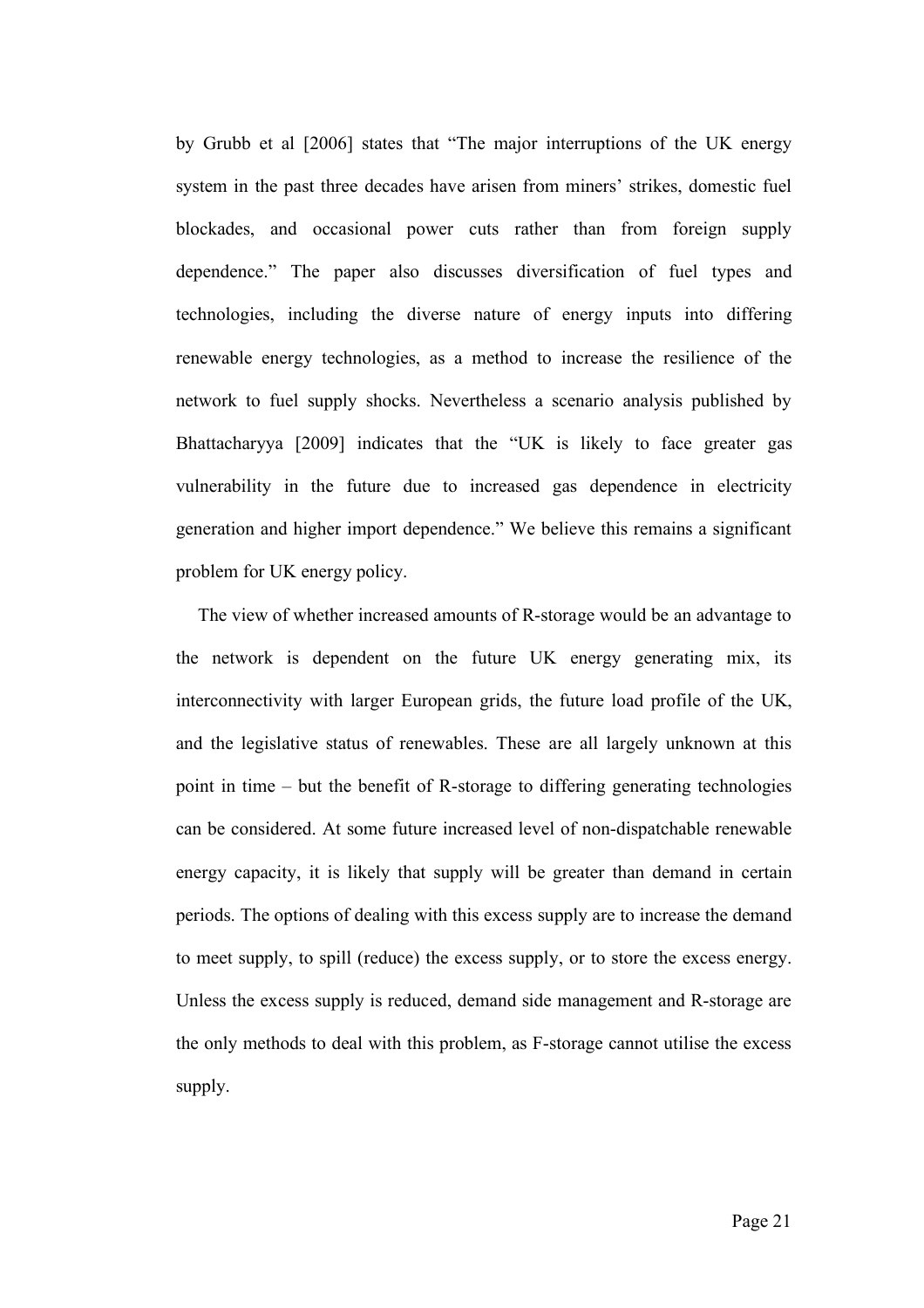Dinorwig hydro-pumped storage plant (~10GWh) was initially built when the nuclear build program was expected to increase through the 1970's and 1980's. The increased electricity demand that was forecast did not materialise and the expected nuclear build program was scaled back. Dinorwig was built to provide a balancing service in the event of the output from a large power station being curtailed at short notice and to provide an R-storage scheme in order to store offpeak electricity, which allowed baseload generators (nuclear) to remain more efficient by keeping a steady state output matched to their highest efficiencies. There is some hope that the  $3<sup>rd</sup>$  generation of nuclear power plants will have an increased operability in order to load follow [Hore-Lacy and Cutler, 2009]. But if future nuclear plants are utilised as inflexibly as historical plants, then R-storage offers a method to increase the system flexibility.

Significant research effort is being devoted to the development and deployment of carbon capture and storage (CCS) for fossil-fuel generating technologies. Dependent on the technology and design of the plant, post combustion CCS plants can be designed to quickly reduce the steam requirements for the carbon capture process, which would have the effect of providing a reserve output to the grid, albeit at the expense of increased carbon emissions for periods of time. Large amounts of R-storage are unlikely to be beneficial to fossil-fuel plants with CCS, if their operability is equal to or even enhanced from the current generation of fossil-fuelled plants, indeed, "In the medium to long term it seems likely that flexible operation of most or all fossil plants could become virtually obligatory in many plausible lower carbon electricity generation mixes in many jurisdictions" [Chalmers et al, 2009]. An overview of the technologies, and likely benefits and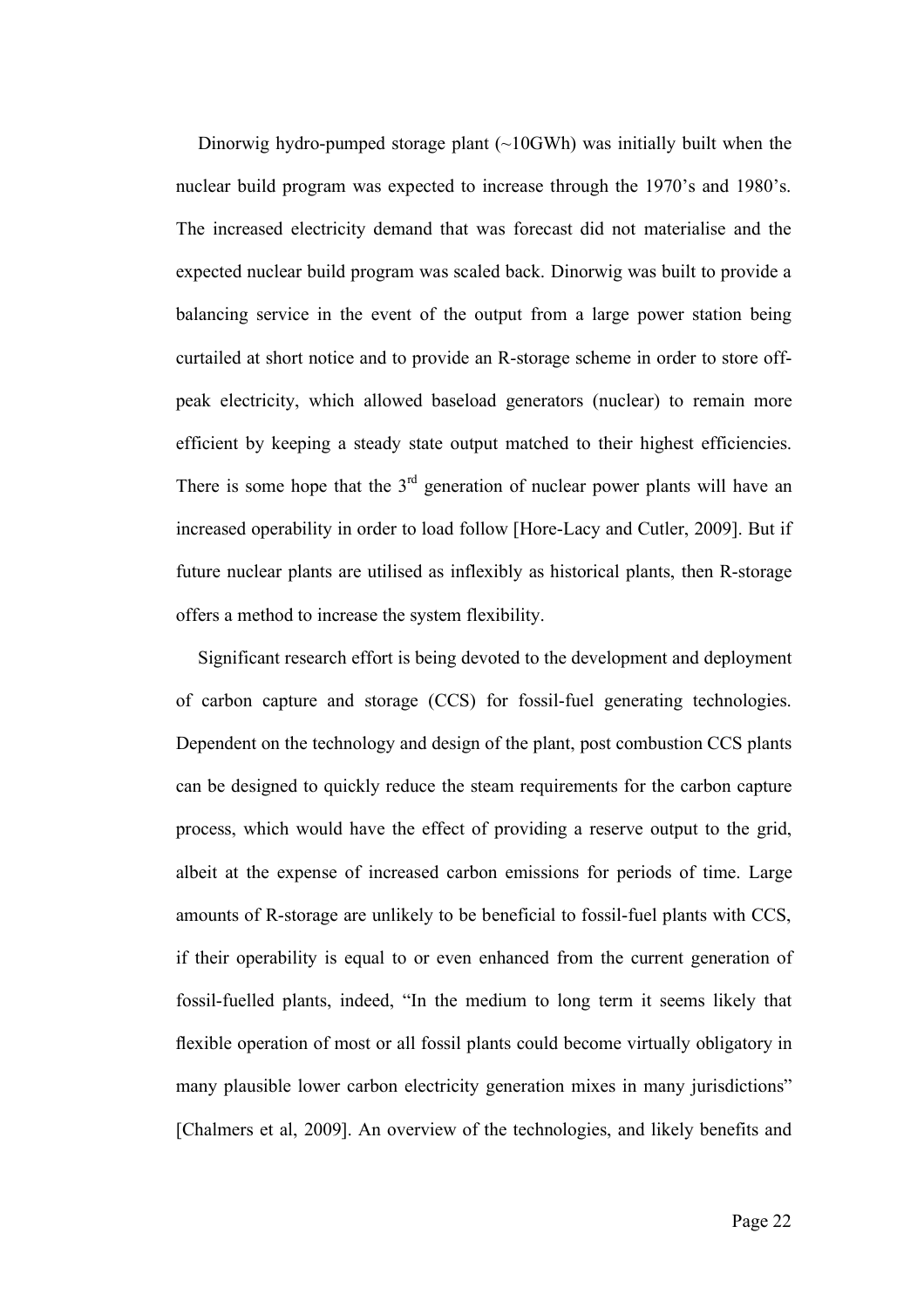disadvantages to operability of coal-fired plants with CCS is provided by Chalmers at al [2006, 2009], Chalmers & Gibbins [2007]. The best route for policy makers to encourage this flexibility in CCS generation is unclear and also requires consideration, but if CCS allows the continued use of F-storage, then it is critical that greater flexibility is designed from the outset.

A large increase in wind generation is planned in the UK; the eventual amount is unclear but if the 2020 target is expected to require 35% of electricity to be provided by renewable generators the increase will be significant. The combination of variable generation and R-storage can provide a higher degree of certainty to the predicted output from their combined output. The market structure in the UK requires electrical generators to offer figures for the price and power they are able to supply to the network. Every 24-hour period is divided into 48 rolling half hour blocks that generators can potentially aim to supply, with the closing gate for bids being 60 minutes before the time period in question. If generators are not able to provide the predicted level of output for the timeframe 60 minutes in the future, they will suffer financial penalties. Wind farm operators thus have to predict the available output from their wind turbines for the half hour block starting in 60 minutes time. R-storage allows the wind farm operator the ability to balance a predicted output (in 60 minutes) and thus reduce the amount of financial penalties. The amount of R-storage can be optimised for a given timeframe, i.e. a 30-minute timeframe will require less storage than a 120-minute timeframe, and are likely to be of the MWh scale. A paper by Bathurst and Strbac [2003] describes an algorithm to maximise value added with this type of R-Storage. In a paper by Apt [2007] the power spectral density of the output of wind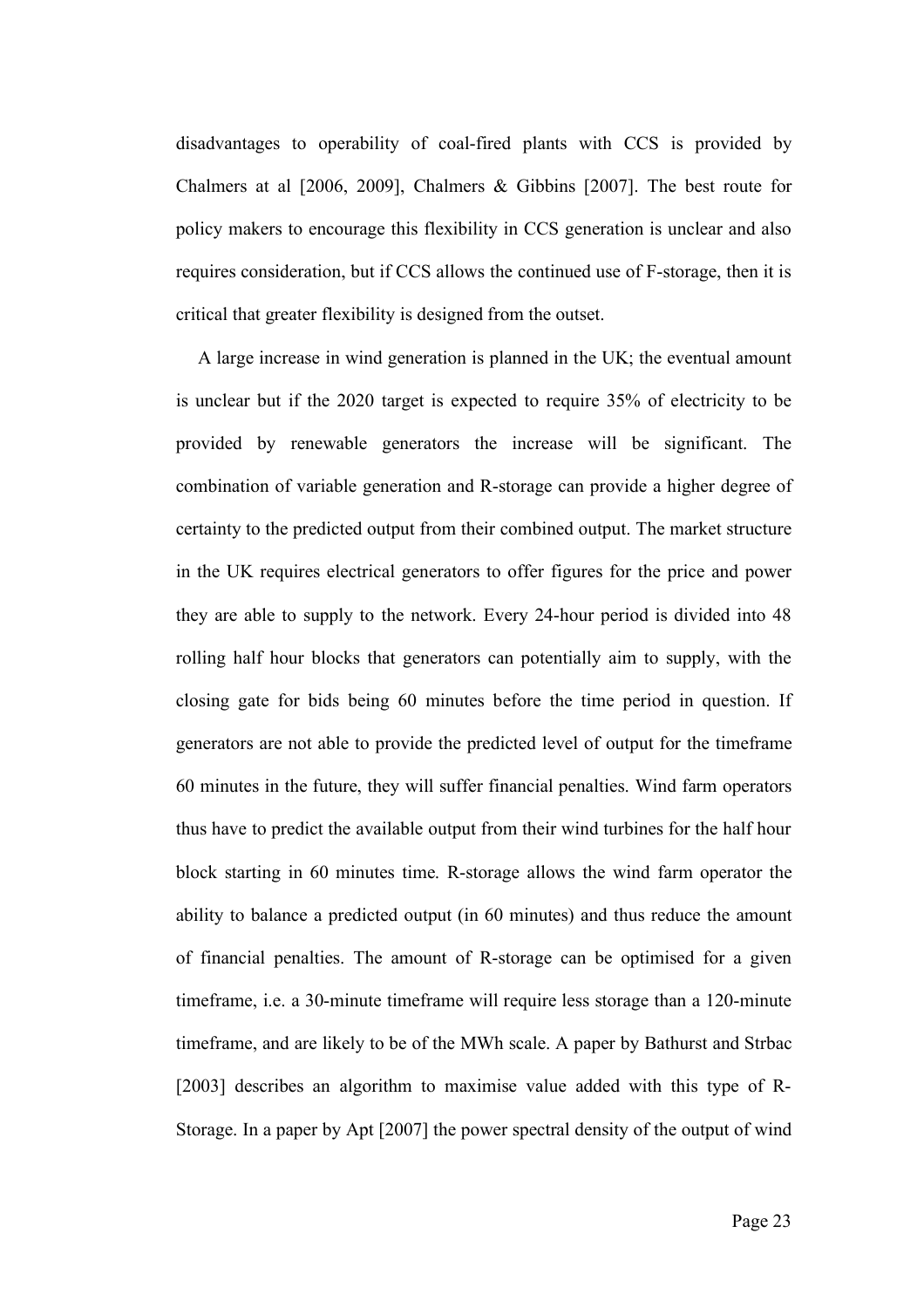turbines was analysed using real data over a period from 2001 – 2004. The output was shown to follow an  $f^{-2/3}$  Kolmogorov spectrum over the frequency range 30s to 2.6 days. A conclusion was that any "fill-in" power to compensate for the variable output of wind generators should have the ability to fluctuate its output in a similar manner. Linear generators such as a gas generator follow a Kolmogorov spectrum with a different value. It was concluded that the combination of differing storage technologies (fuel cells, batteries, electrochemical capacitors, and F-storage) would be better able to provide the "fill-in" power.

It should be borne in mind that as the size and topology of the network have a large influence on the benefit R-storage systems could provide [Lund and Paatero, 2006], that different parts of the network will undoubtedly require different solutions. Large-scale R-storage has been discussed as a backup for wind generation on a weekly scale (as weather patterns with low wind speeds can dominate over weekly rather than daily periods), which would require R-storage in the 100s of GWh - TWh range rather than the GWh range as exists now. This level of R-storage would be required if F-storage is not available, perhaps because of limited CCS deployment.

The scale of present-day stocks of fossil-fuels is heavily influenced by the length and nature of their supply chains, coupled with their variability in price. It can be argued that a move towards renewable energy generators removes or reduces the price variability of energy inputs, and also changes the risks associated from long supply chains to the risks associated with the variability of the weather. If the current combined level of F-storage and R-storage is adequate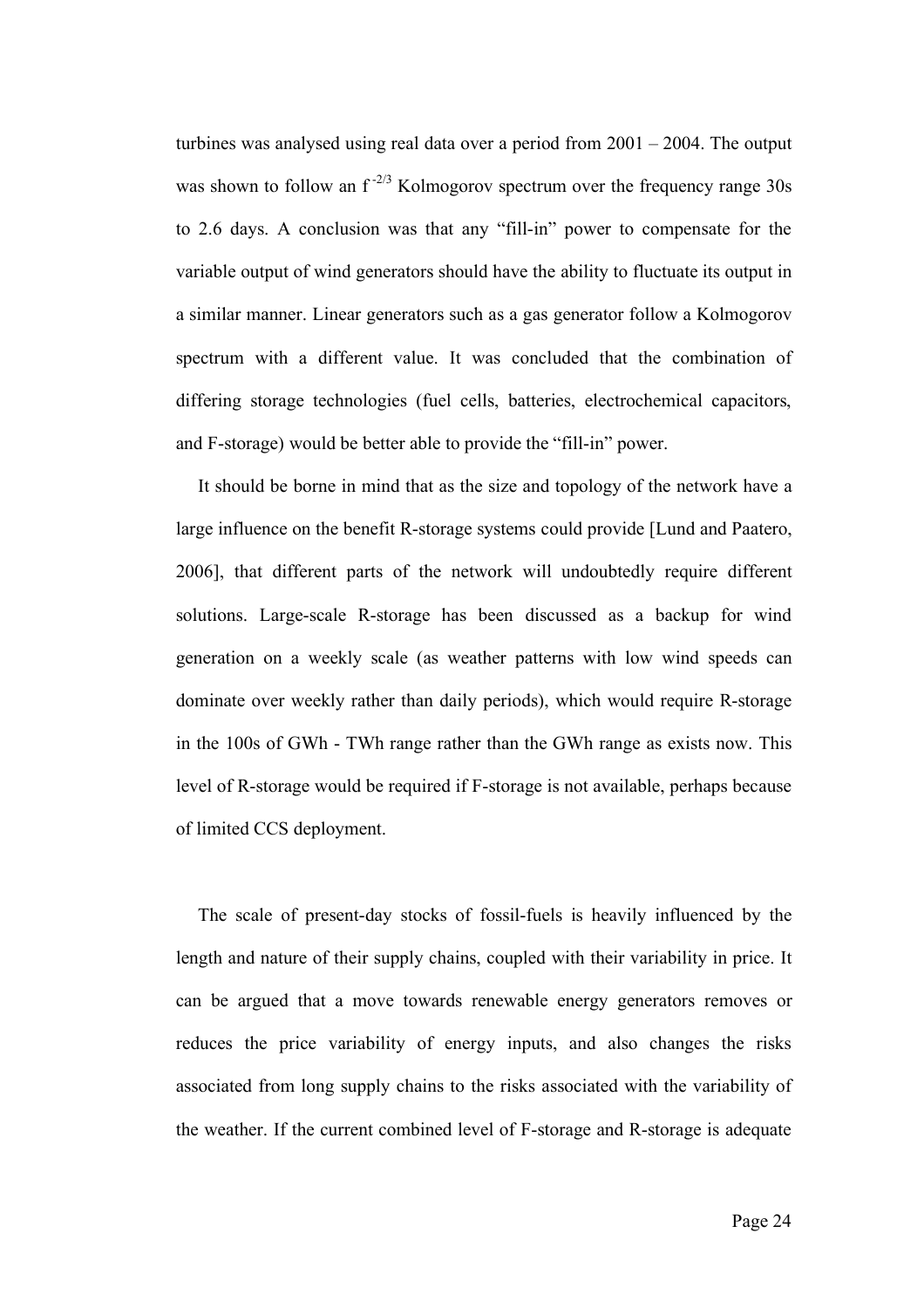due to the framework of fossil-fuel supply chains, it is thought that the differing renewable energy supply chains (e.g. wind, solar, tidal, wave and biomass) would require reduced levels of combined storage. As previously mentioned, the level of combined storage required will be influenced by many variables, not only the nature of the energy inputs (fuels or renewable energy), but also the type of generators, the type and level of balancing and ancillary services to be provided, the demand profiles, and the network topography. As a multi variant problem at a network level, it is complex to determine what an appropriate level of combined storage would be for a particular future UK network. Complex modelling using a combination of WASP, CGEN and MARKAL models can provide an ability to test various scenarios, giving valuable knowledge to policy makers [UKERC, 2009]. If the variables are reduced to the level of individual generators (e.g. wind farms or even wind turbines), with known network constraints, statistical patterns of supply and demand, and well-understood market price variables, there is the potential to undertake an investment appraisal with these reduced set of variables for this distinct part of the network. This is indeed happening, and has provided the rationale behind private sector investments in R-storage not only in the UK but also around the world.

If policy makers decided that large-scale network R-storage was to be encouraged within the market framework in order to promote a greater benefit to the market as a whole, then consideration should be given to ownership and access by third parties. It should be noted that even though all the hydro-pumped storage schemes were built by the vertically integrated state-owned network operator before market liberalisation, that upgrading and a  $\sim$ 10% increase in the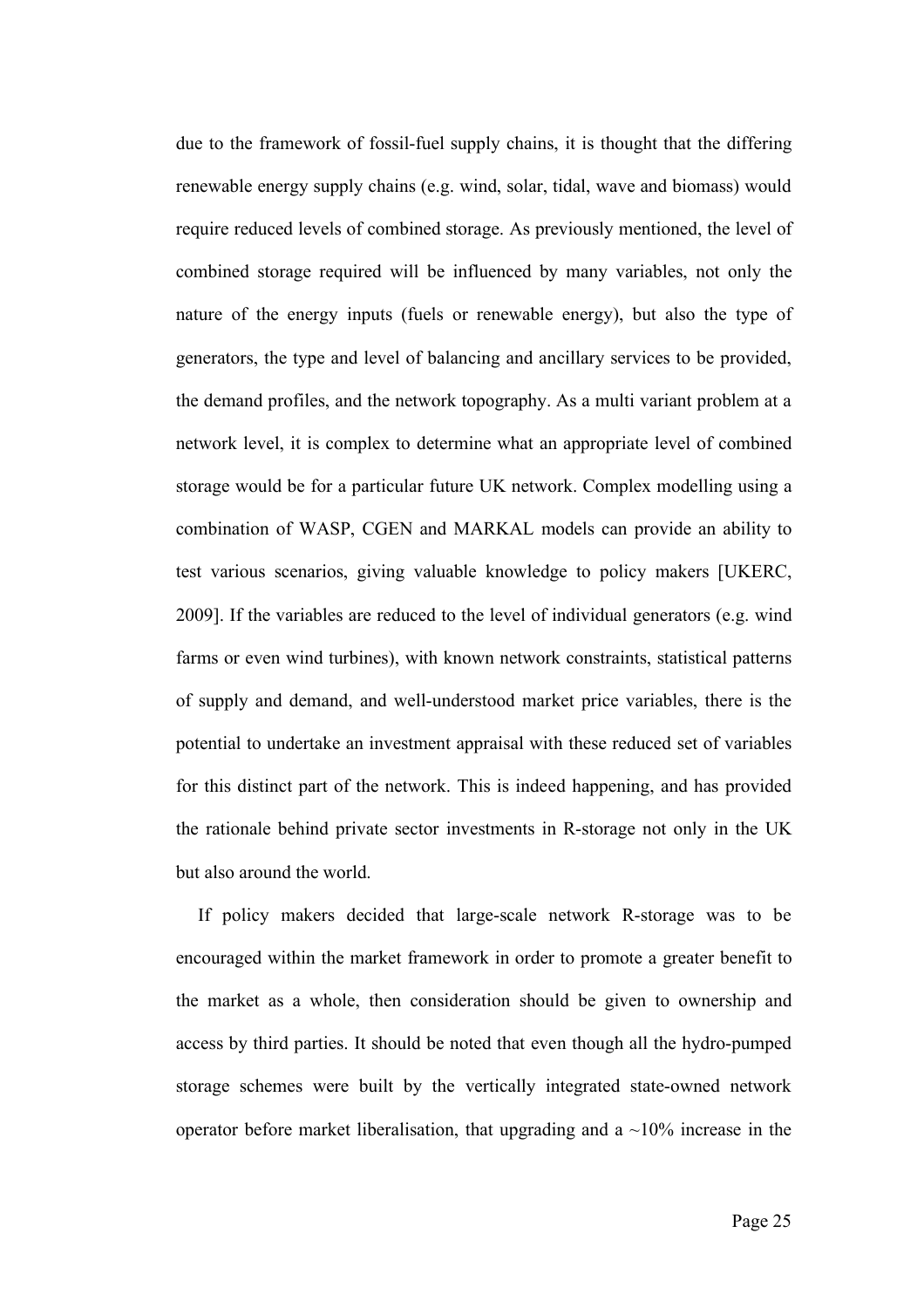capacity of Dinorwig has taken place under regulated market conditions. The existing hydro-pumped storage schemes are thus under private ownership, with no access rights for third parties, and do provide a benefit to the market as a whole in terms of load levelling and ancillary services.

If CCS can provide low-carbon use of the calorific energy contained in fossilfuel stores, in the short to medium term it may not be strictly necessary to replace F-storage with greater levels of R-storage, but it would be wise to use this time period to explore other forms of R-storage, and to increase market knowledge and participation before it does indeed become essential to replace F-storage in the future. It is difficult to imagine TWhours of R-storage being built in the UK's liberalised electricity market for weekly storage of renewable energy if dispatchable low-carbon generating technologies can continue to use F-storage. It is assumed that in the future UK liberalised electricity market there will still be a finite limit to the amount and types of balancing and ancillary services required, and if these are secured by low-carbon generating technologies using F-storage, that there will be little requirement for further large scale R-storage schemes to be built. However, due to the expected increase of non-dispatchable generating plant, there should also be an increased requirement for more R-storage in order to overcome local network constraints, provide additional balancing services, and provide increased network flexibility and resilience.

## **6. Conclusions**

Storage has always been a key element of electrical networks that has historically been dominated by F-storage. The decarbonisation challenge facing the UK electricity sector should be viewed not only as a generating challenge, but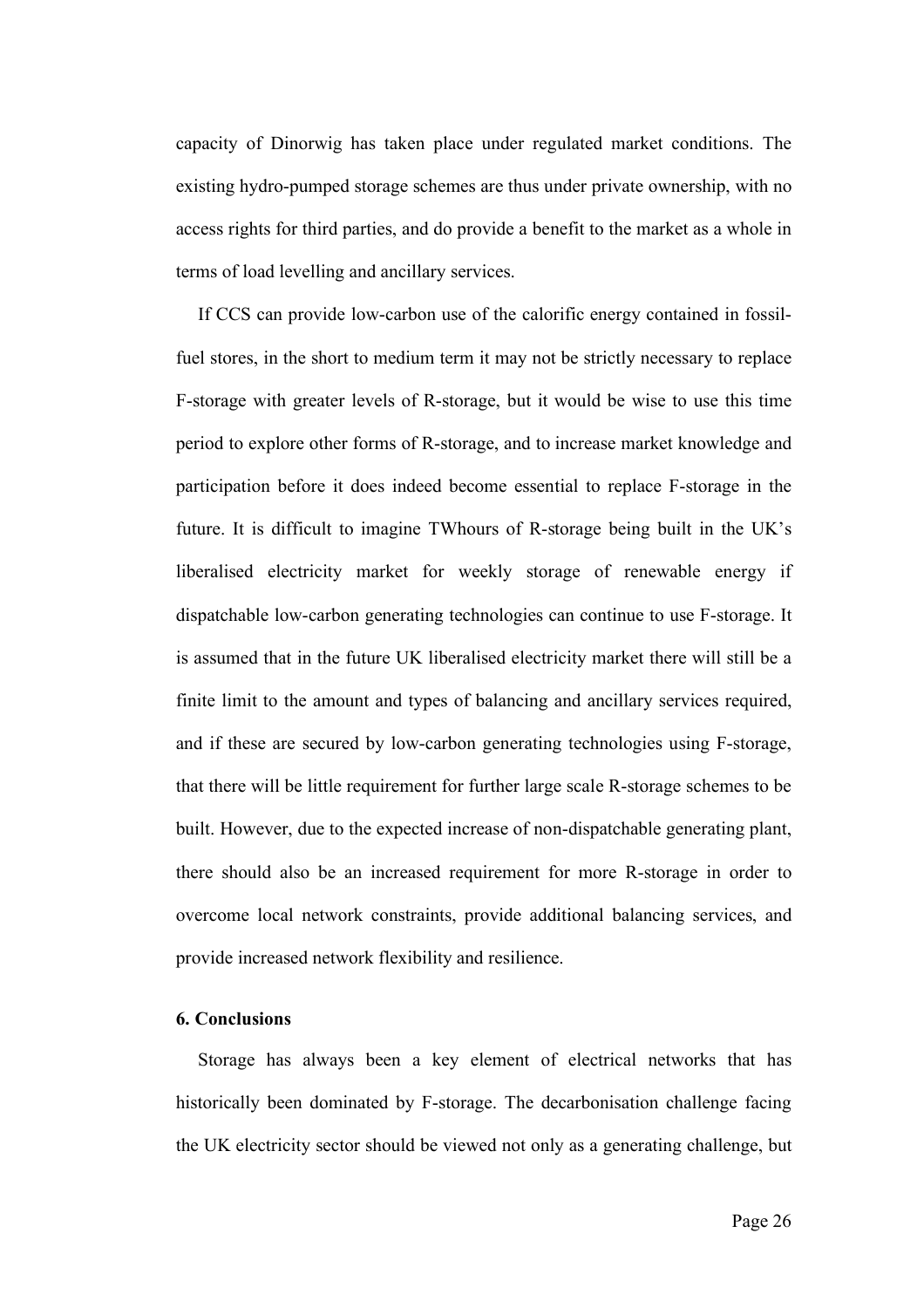also as a storage challenge. As the percentage of non-dispatchable low-carbon generators increases in the future UK electrical generating mix, the importance of flexible generation technologies and flexible demand side strategies to balance the network will increase in importance. In particular, the problem of excess supply looms large, which requires an R-storage solution or flexibility to increase demand. R-storage offers benefits to both the supply side and the demand side of the network, the challenge lies in determining the best type, location and scale of this storage. It is thought that the reasons for the large amounts of existent Fstorage are due to the inherent risks associated with long supply chains and price volatility. When the system eventually changes to a system whose primary energy is based on, to a much greater extent, indigenous renewable sources with much shorter supply chains and less (or no) price volatility for the fuel, then the total amount of energy contained within combined F-storage and R-storage can be reduced, as the risks will change from the risks inherent in long supply chains to the risks associated with renewable energy resources.

However, due to the present mix of F-storage and R-storage on the UK network (over 99.92% F-storage vs. under 0.08% R-storage), combined levels of storage are likely to continue to be dominated by F-storage for the short to medium term, with the hope that carbon abatement technology and strategies can be scaled up to reduce the greenhouse gas emissions from their continued use. The challenge for new power plants that use fossil-fuels with CCS or nuclear fuel is to have an increased operability that will allow must-run renewable generating plant to supply low-carbon electricity when available.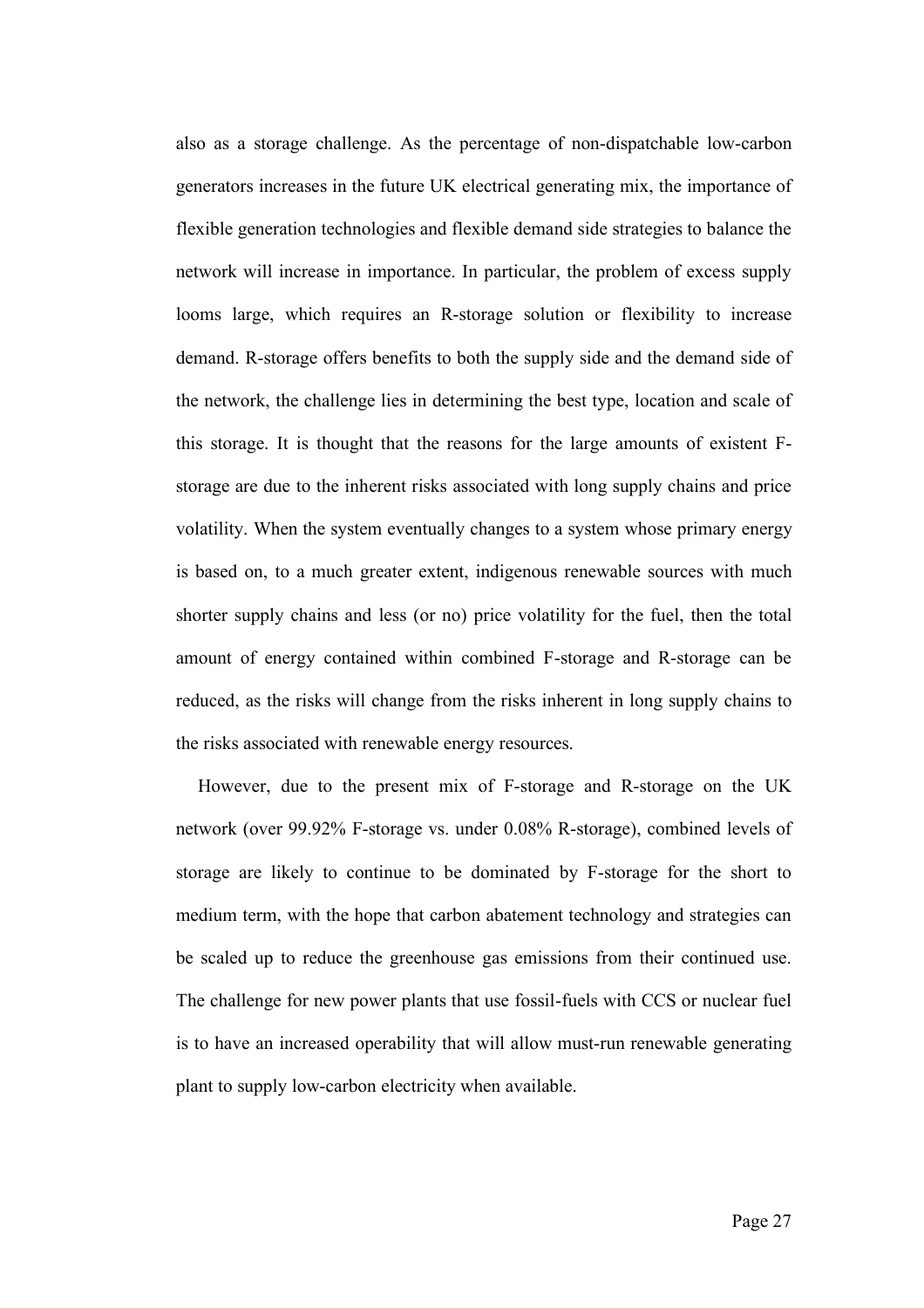R-storage at the small and medium scale (kWh-MWh) will be a key enabling technology to allow demand side strategies to be even more flexible, as well as providing increased resilience throughout the network. In a future world that has greater volatility in fossil-fuel prices, the development of economic fuels that can be manufactured using excess energy, or other forms of large-scale R-storage that are less dependent on the difficulties posed by geology and topography, would provide a potential to provide seasonal storage without F-storage, and thus provide a hedge against price volatility of fossil-fuels. Given uncertainties about the flexibility of operation of future CCS and nuclear plants, concerns about security of supply of both nuclear and fossil-fuels, the obvious current dominance of F-storage within the network, increased price movements, and the possibility of synergy between the electrical network and the transport network it would be judicious for policy makers to give serious consideration to the potential role for significantly increased levels of R-storage.

Hall and Bain [2008] have drawn attention to the large diversity of energy storage technologies available and their associated major technical challenges, whereas this paper has drawn attention to the scale of energy storage that exists on the UK network. However, in addition to these major technical challenges, serious questions have not been addressed such as: the amount and location of where energy storage should be incorporated into energy transmission and distribution grids; the balance between different energy storage technologies; the importance of charge/discharge efficiency and indeed how a greater market for energy storage could be developed.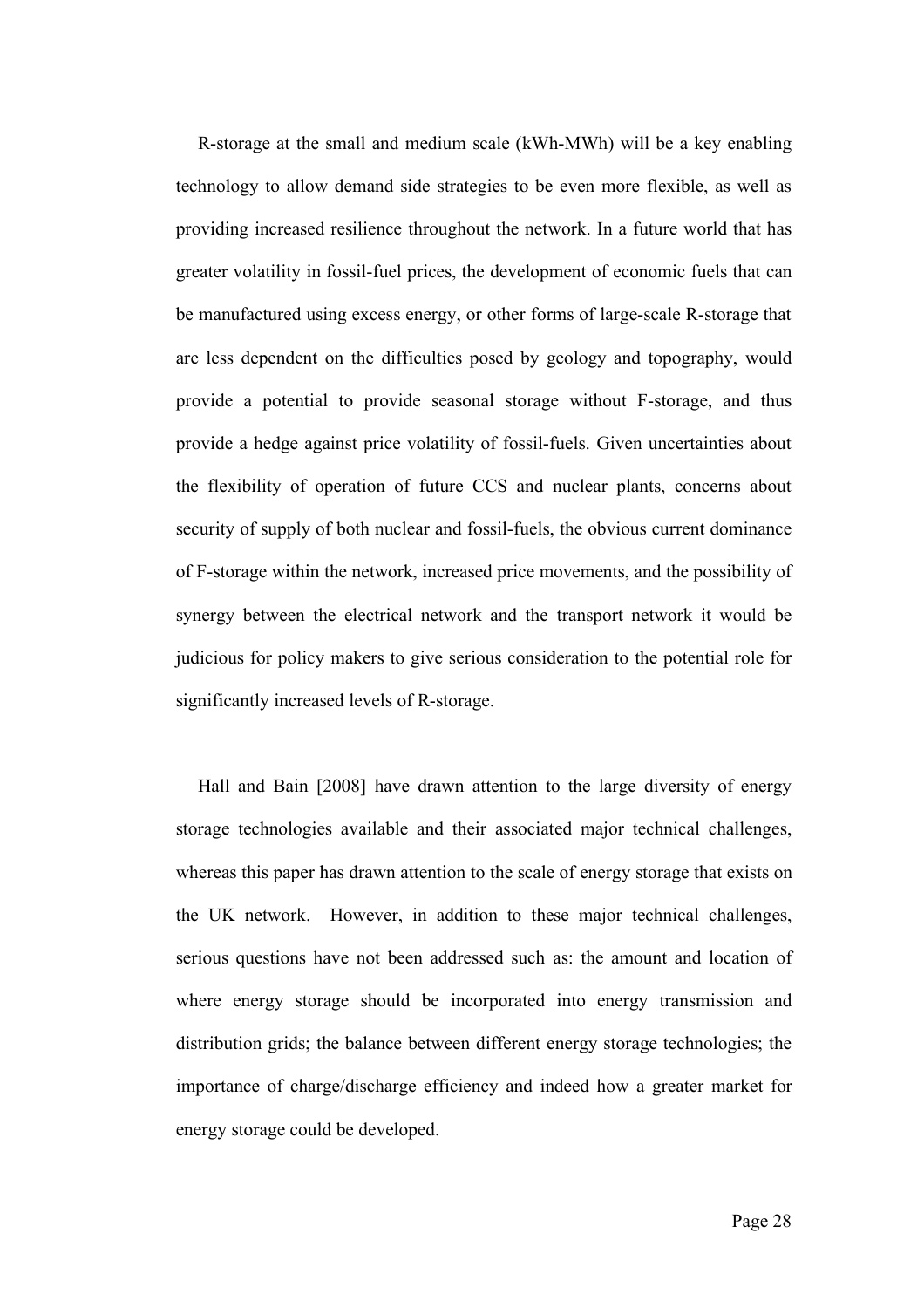Increased research and development funding should be focused not only at the large-scale level, but also at the distributed level, as modular R-storage in the 10- 100 kWh range could not only benefit distributed storage and domestic demand side strategies, but also meet the R-storage requirements of passenger vehicles. The continuing research and development of R-storage technologies in this range would therefore not only help with building a resilient distributed R-storage capacity through vehicle to grid and home to grid applications, but would also help the aim of decarbonising transport using electric vehicles.

Research into heat storage for space heating/cooling and hot water requirements is also a hugely important area (although not discussed in this paper). Further exploration of the costs and benefits of various R-storage technologies, with a greater understanding of the societal costs and benefits would allow a fuller understanding of policy options. A comprehensive study of the barriers to increased R-storage within the UK is also required (which should include regulatory and market barriers as well as technology barriers), in order to speed up the deployment of R-storage.

It is our belief is that in the long-term, the UK will eventually evolve away from fossil fuels for its main primary energy source. However, for this to happen, R-storage capacity will have to be radically increased.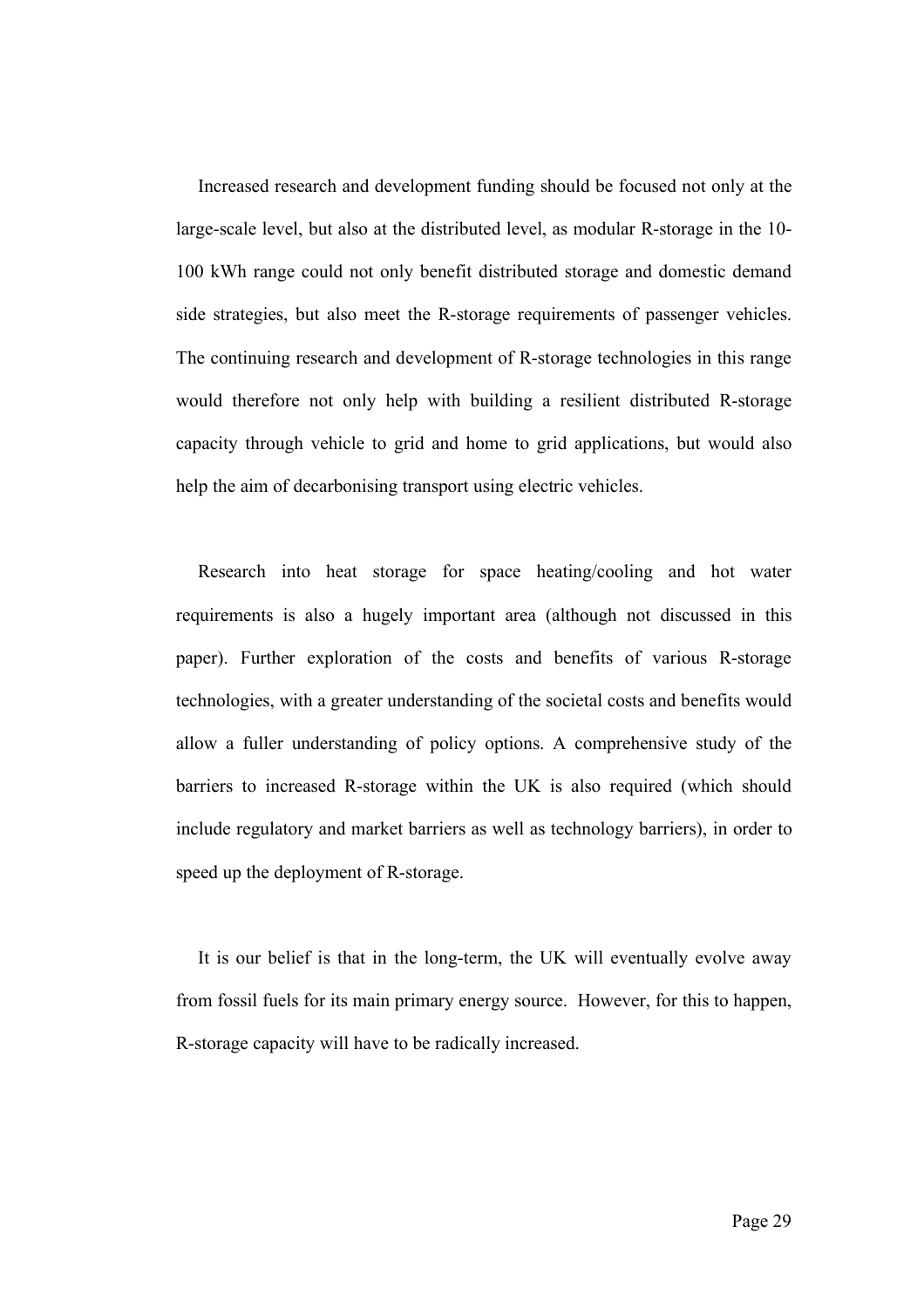# **Acknowledgements**

This work was supported by the EPSRC Supergen Energy Storage programme under grant reference EP/D031672/1, and by the EPSRC Supergen Marine Consortium under grant reference EP/E040136/1.

We are also indebted to the three reviewers for their helpful and insightful comments.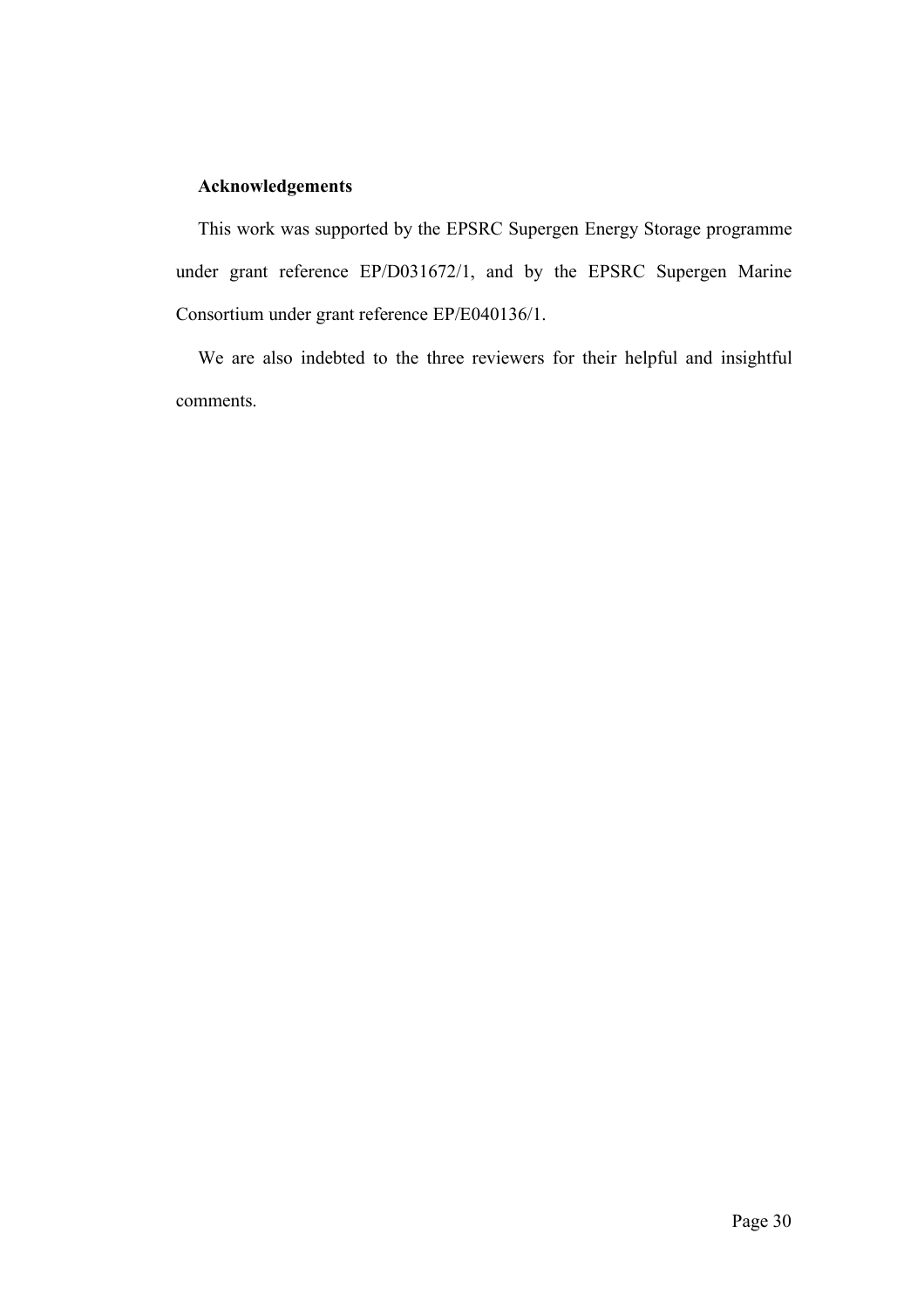## **Endnotes**

- <sup>1</sup> National Grid's website under UK electricity balancing services http://www.nationalgrid.com/uk/Electricity/Balancing/services/balanceserv/intro/
- $2^2$  The discharge of a gas storage facility will not be linear in nature, but a simplified linear approach has been chosen for the purposes of this paper.
- <sup>4</sup> Department of Transport Statistics 2006 Motor vehicles licensed at end of year. http://www.dft.gov.uk/pgr/statistics/datatablespublications/tsgb/edition20071.pdf pp 158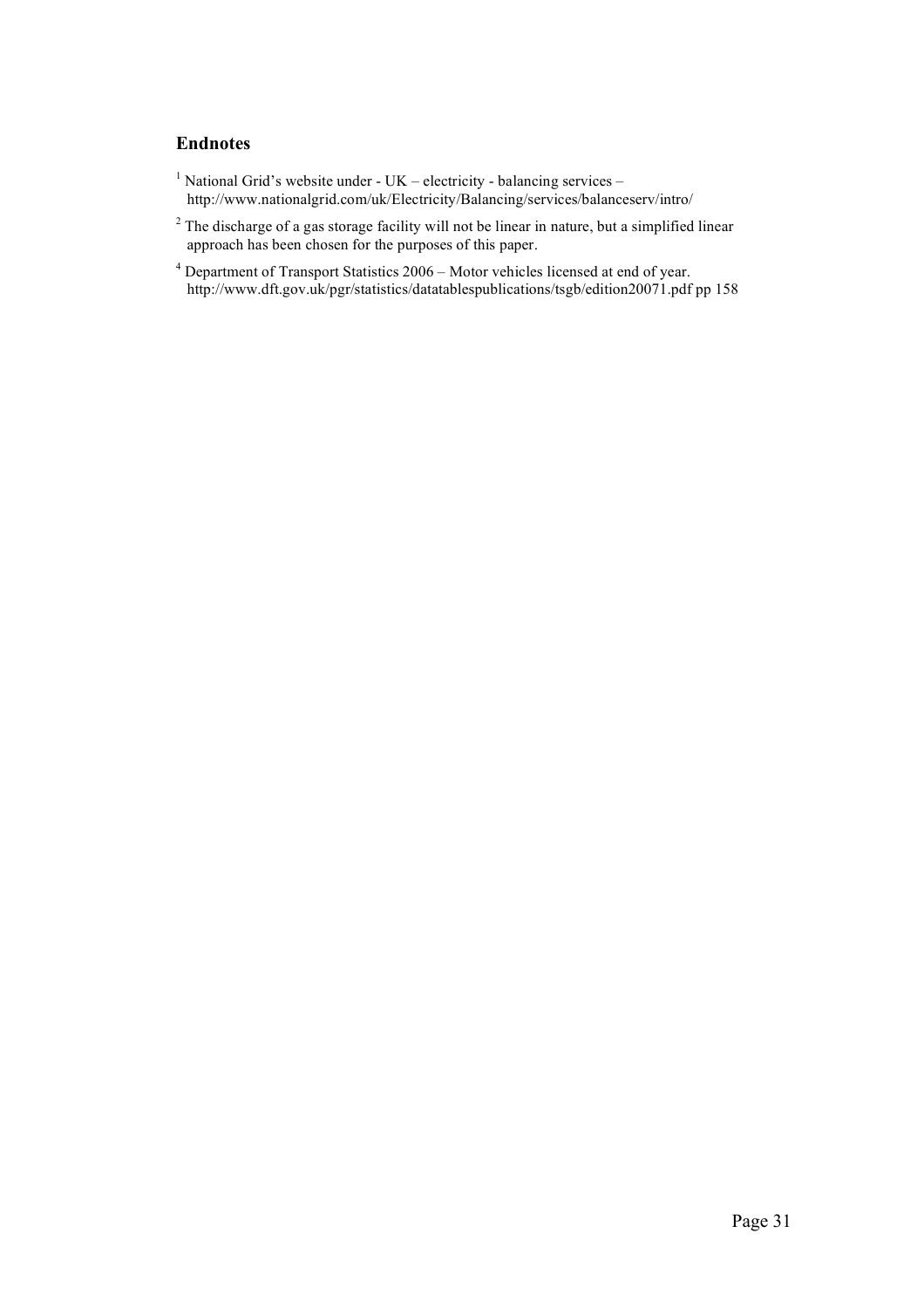#### **References**

APT, J. 2007. The spectrum of power from wind turbines. Journal of Power Sources 169, 369-374.

AUSUBEL, J. H. & MARCHETTI, C. 1996. Elektron: Electrical systems in retrospect and prospect. Daedalus 125, 139-169.

BAHRMAN, M.P. & JOHNSON, B.K. 2007. The ABCs of HVDC transmission technologies. Power and Energy Magazine 5 (2) 32-44

BATHURST, G.N. & STRBAC, G. 2003. Value of combining energy storage and wind in short-term energy and balancing markets. Electric Power Systems Research 67, 1-8.

BHATTACHARYYA, S.C. 2009. Fossil-fuel dependence and vulnerability of electricity generation: Case of selected European countries. Energy Policy 37, 2411-2420.

BERTOLETTI, P., CAVALIERE, A., & TORDI A. 2008. The regulation of access to gas storage with capacity constraints. *http://economia.unipv.it/pagp/pagine\_personali/pberto/papers/StorageBCT3.pdf*

CHALMERS, H. at al. 2006. Initial evaluation of carbon capture plant flexibility. 8th International Conference on Greenhouse Gas Control Technologies, Elsevier Ltd., Trondheim, Norway

CHALMERS, H., GIBBINS, J. 2007. Initial evaluation of the impact of post-combustion capture of carbon dioxide on supercritical pulverised coal power plant part load performance. Fuel 86 (14), 2109- 2123.

CHALMERS, H. et al. 2009. Flexible Operation of Coal Fired Power Plants with Postcombustion Capture of Carbon Dioxide. Journal of Environmental Engineering 135, 449-458

CODOGNET, M. & GLACHANT, J. 2006. Weak investment incentives in new gas storage in the United Kingdom? *http://www.grjm.net/documents/M-K-Codognet/CodognetGlachantUKstorage.pdf*

DUKES 1.1.6, 2009. Table 1.1.6 - Expenditure on energy by final user to 2008. Digest of UK Energy Statistics. Department of Energy and Climate Change. www.decc.gov.uk (accessed 26/1/2010)

DUKES 2.5, 2009. Table ET2.5 - Coal Consumption. Digest of UK Energy Statistics. Department of Energy and Climate Change. www.decc.gov.uk (accessed 26/1/2010)

DUKES 2.6, 2009. Table 2.6 - Stocks of coal at end of period. Digest of UK Energy Statistics. Department of Energy and Climate Change. www.decc.gov.uk (accessed 26/1/2010)

DUKES 5.6, 2009. Table 5.6 - Electricity fuel use, generation and supply. Digest of UK Energy Statistics. Department of Energy and Climate Change. www.decc.gov.uk (accessed 26/1/2010)

DUKES 5.10, 2009. Table 5.10 - Plant loads, demand and efficiency. Digest of UK Energy Statistics. Department of Energy and Climate Change. www.decc.gov.uk (accessed 26/1/2010)

EMO, 2009. Energy Markets Outlook. Department of Energy and Climate Change. www.decc.gov.uk (accessed 26/1/2010) para 8.3.4 pp 114 ISBN: 978-0-1029631-3-7

EU, 2007. COUNCIL DIRECTIVE 2006/67/EC. Official Journal of the European Union. http://www.energy.eu/directives/l\_21720060808en00080015.pdf (accessed 26/1/10)

EU, 2009. Interparliamentary EU Information Exchange. www.ipex.eu Document (COM/2009/0363 FIN)

http://www.ipex.eu/ipex/webdav/site/myjahiasite/groups/CentralSupport/public/2009/COM\_2009\_03 63/COM\_COM(2009)0363\_EN.pdf (accessed 26/1/10)

FSC, 2007. Fuel Security Code. Department for Business Enterprise and Regulatory Reform. http://www.berr.gov.uk/files/file41951.pdf (accessed 26/1/10)

GROSS, R. et al 2006. The costs and impacts of intermittency: An assessment of the evidence on the costs and impacts of intermittant generation on the British electricity network, UK Energy Research Centre, London